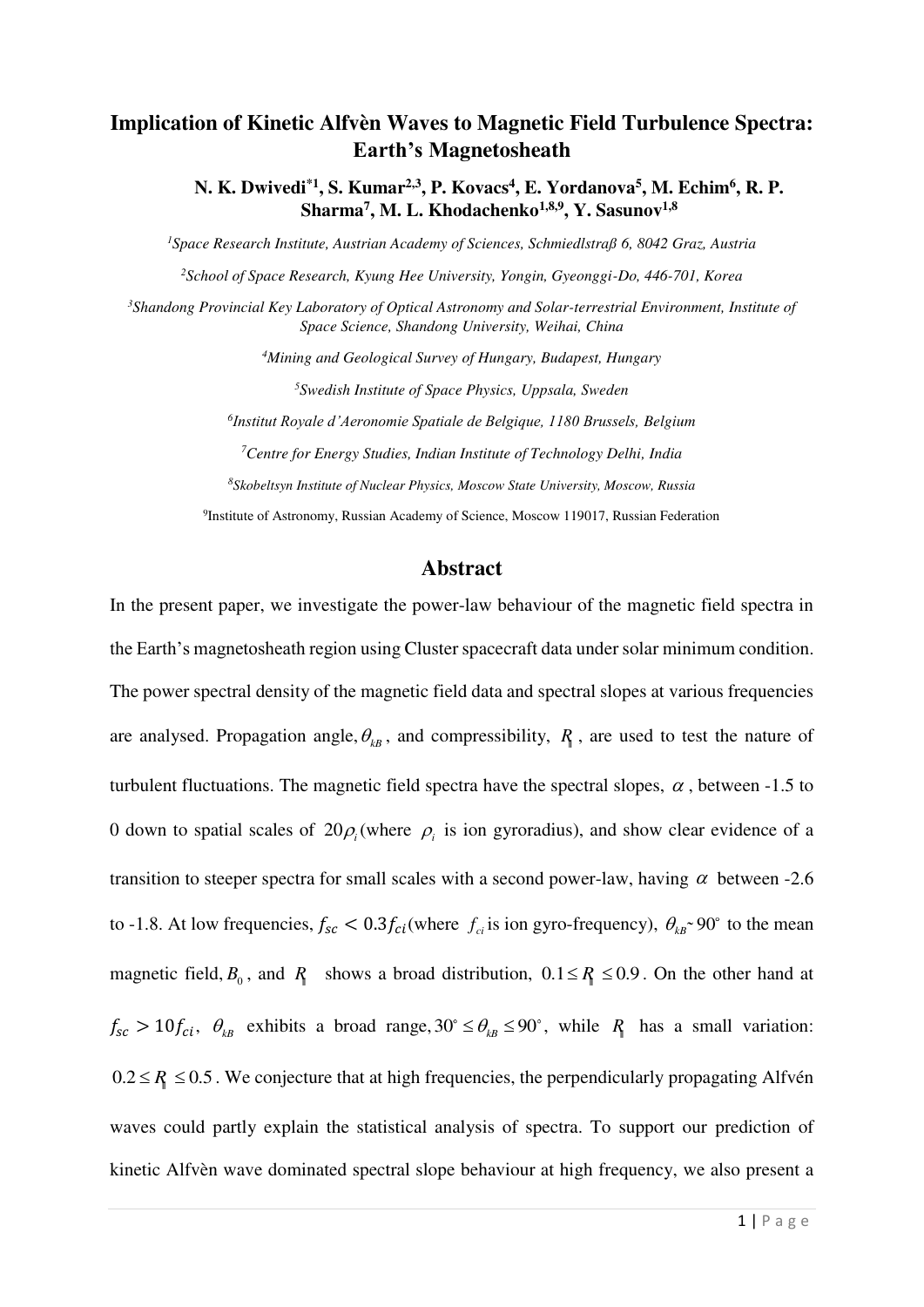theoretical model and simulate the magnetic field turbulence spectra due to nonlinear evolution of kinetic Alfvèn waves. The present study also shows the analogy between the observational and simulated spectra.

Keywords: Turbulence, magnetic field spectra, spectral slope, kinetic Alfvèn wave, nonlinearity

\*Corresponding author: N. K. Dwivedi

\*Email: navin.dwivedi@gmail.com

# **1 Introduction**

Plasma turbulence ensues diversely in the laboratory, space, and astrophysical plasmas under a variety of conditions (Bruno & Carbone 2005). Turbulent plasmas display complex, chaotic, broadband fluctuations, which are interpreted as a scale-invariant cascade of energy from large scales, where the energy is injected, to small-scale where the energy is dissipated. Turbulence is important in many aspects. It influences the particle heating and acceleration, governs the dynamics of the Earth's magnetosphere, as well as energy and mass inflow from the solar wind to the magnetosphere. The transition of solar wind plasmas through the bow shock manifests non-adiabatic changes in the ion distribution (Gosling et al. 1989), the significant processing of these distributions within the magnetosheath and in the boundary layers of the magnetosphere is still a matter of extensive investigation and research. Study of magnetic field fluctuations in the Earth's magnetosheath is of great importance to understand space plasma phenomena like turbulence, particle acceleration in the boundary regions associated with the Earth's bow shock waves and magnetopause. One of the pivotal problems in space and planetary science is how the solar wind influences the plasma processes inside the bow shock, particularly in the magnetosheath. This research topic is not only vital for the terrestrial planets like Earth but also for the planets without intrinsic magnetic fields such as Venus and Mars.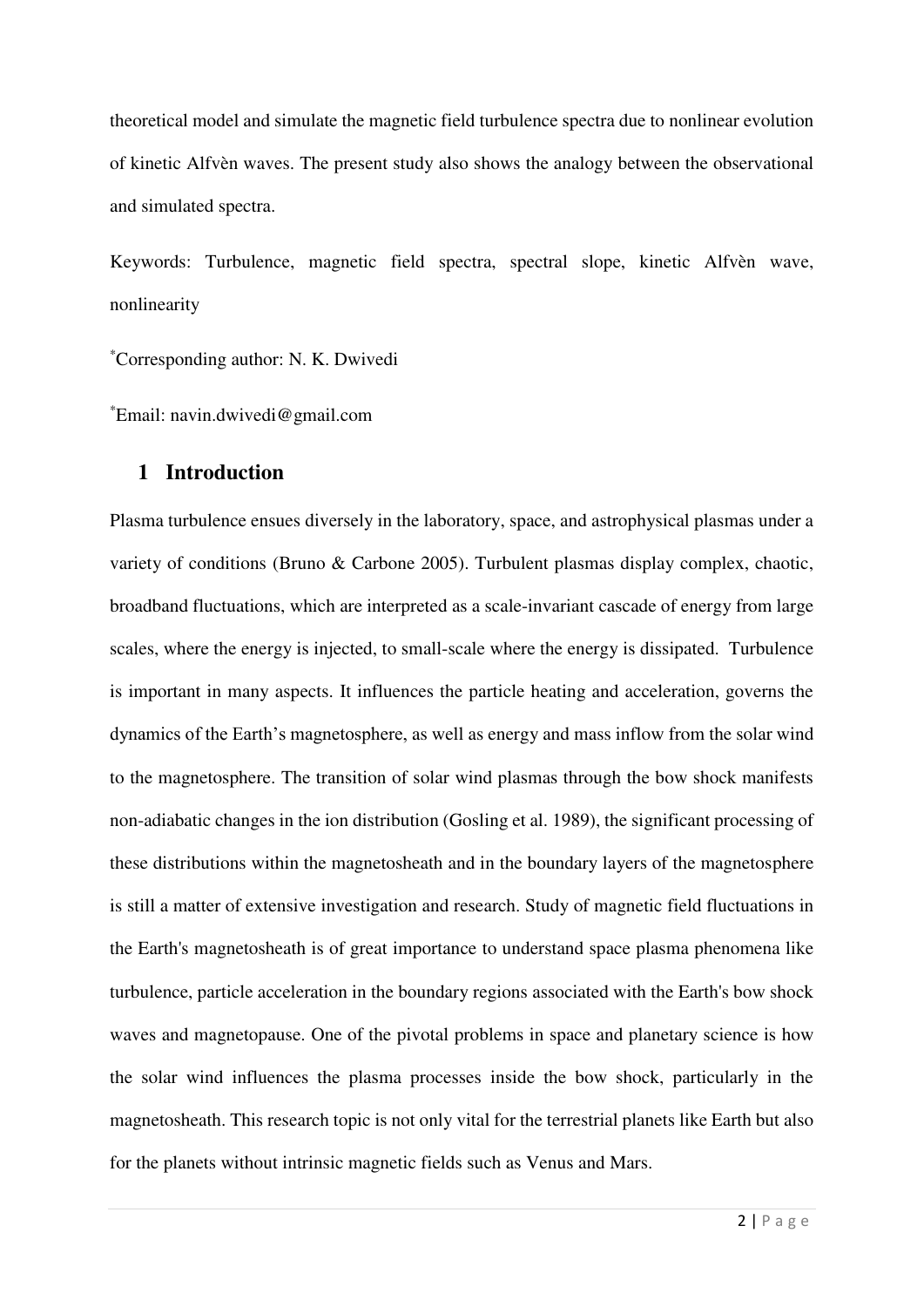The solar wind is an example of freely developed turbulence, the Earth's magnetosheath, on the contrary, is a domain bounded by the bow shock and the magnetopause, where an important energy injection takes place at the ion scales. As compared to solar wind turbulence, less attention is paid to investigate the plasma turbulence in planetary environments such as magnetopause, magnetotail and magnetosheath regions of planetary bodies. So far the plasma turbulence studies are limited to the planetary bodies like Mercury (Uritsky et al. 2011), Venus (Vörös et al. 2008; Dwivedi et al., 2015), Earth (Zimbardo et al. 2010), Jupiter (Tao et al., 2015), and Saturn (Bavassano Cattaneo et al. 2000; von Papen et al. 2013; Hadid et al. 2015). In case of Saturn's magnetosheath, Hadid et al. (2015) detected that the spectral index ranges from -1.2 at low frequencies down to -2.5 at high frequencies (higher than the proton gyrofrequency) and did not observe the inertial range Kolmogorov-type spectra which usually are observed in the case of solar wind. The absence of Kolmogorov-type scaling in the Earth's magnetosheath has also been shown by Zimbardo et al. (2010) and Tao et al. (2015). In the presence of boundaries, such as the bow shock, the turbulent fluctuations are processed/compressed through the bow shock, and the instabilities induced by the shock can have a larger impact on the pre-existing turbulence, destroying the pre-existing fluctuations and their nonlinear relationships. While the aforementioned signature of the turbulence in the magnetosheath is observed, its interpretation is complicated due to the presence of different characteristic kinetic spatial and time scales. The interpretation is further complicated by the fact that the measured spectrum of plasma fluctuations consists of both the fluctuations in the plasma frame and the spatial structures that are swept by the spacecraft. A statistical study on turbulence at subproton-and-electron-scale in the terrestrial magnetosheath using the Cluster/STAFF search coil magnetometer data demonstrated clear spectral breaks near the electron scale separating two power-law like frequency bands namely dispersive and dissipation ranges (Huang et al. 2014). Huang et al. (2017) have shown that the turbulence properties at MHD scale, as is well known in the solar wind, do not persist after interaction with the Earth's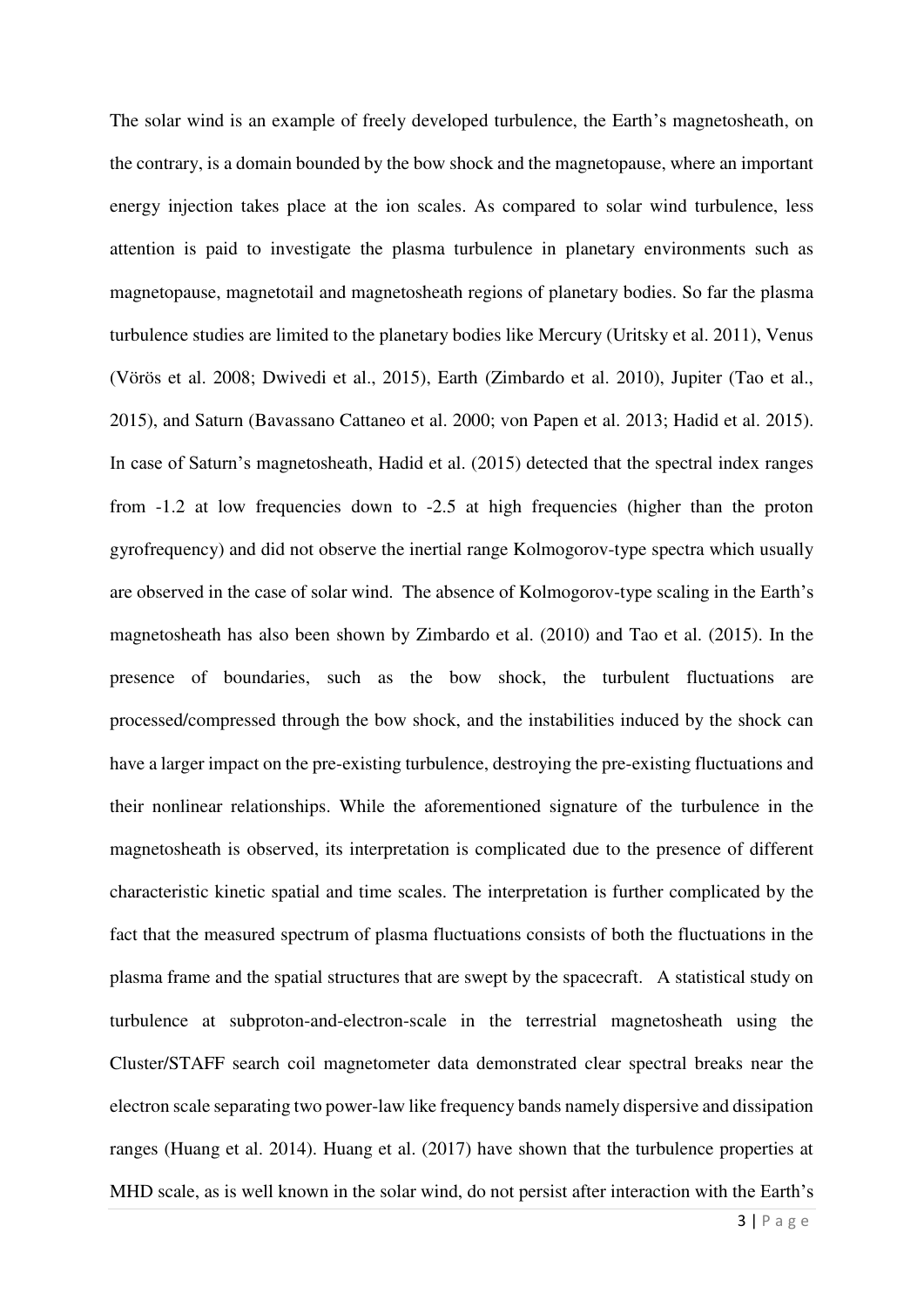bow shock, and random-like fluctuations were generated behind the bow shock, having the  $f^{-1}$ spectrum in the low-frequency range. Later, the electric and magnetic field spectra have been simultaneously presented in the Earth's magnetosheath, having same behaviour in the MHD regime, however, showing different behaviour in the kinetic range (Matteini et al. 2016). In a recent study, the in situ measurement of Magnetospheric MultiScale spacecraft were used to provide new insights into the nature of turbulence in the Earth's magnetosheath (Breuillard et al. 2018).

In this paper, we first discuss the in situ measurement of magnetic field turbulence spectra and associated spectral indices in terms of ion characteristic space and temporal scales in the magnetosheath region of the Earth, and secondly, we present a theoretical aspect of kinetic Alfvèn waves (KAWs) driven turbulence spectra and spectral indices. Finally, we compare our simulated magnetic field spectra and spectral indices with the observational spectra. The present statistical investigation and the obtained results show that in the majority of the cases, the magnetic field spectra do not exhibit the inertial range at the low frequencies. However, at high frequencies, the spectral index varies between -2.6 to -1.8 and hence support the claim made by Zimbardo et al. (2010) and Tao et al. ( 2015). Our theoretical model provides the physical interpretation of the observed spectra and related spectral indices and claims that the nonlinear KAWs could be one of the possible reasons for the steepening in the spectra at higher frequencies (or at small scale). The paper is structured in the following sections: Section 2 describes the data selection procedure and a method adopted for computing the magnetic field spectra and spectral slopes. Section 3 presents the two-fluid model, the intermediate steps of the derivation part of the dynamical equation of KAWs, and a brief description of the adopted numerical simulation approach. Section 4 presents the results obtained by the Cluster observation and comparisons with the results obtained by numerical simulations. Section 5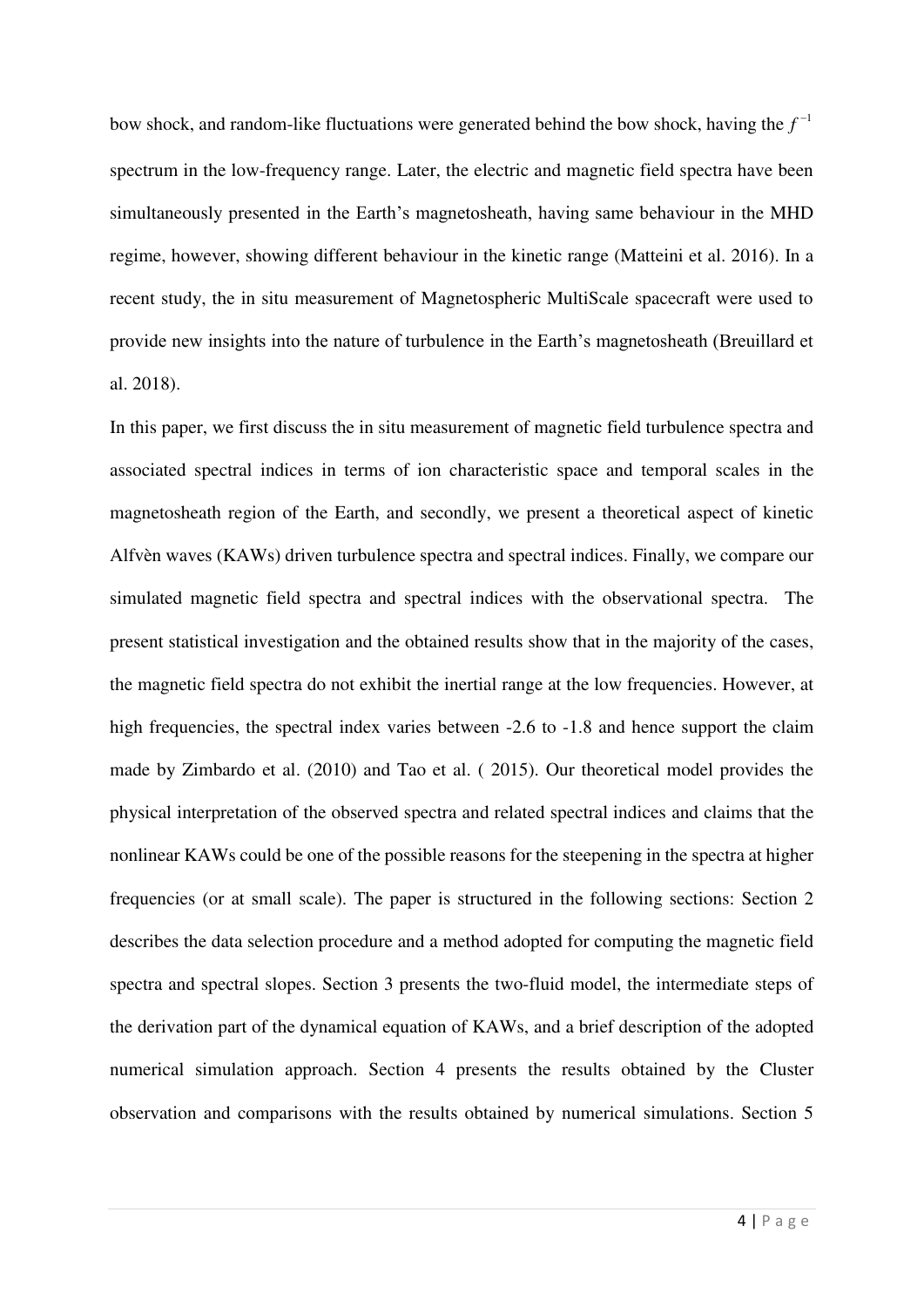gives the physical insights on the nonlinear processes leading to the turbulence in the magnetosheath region. Section 6 concludes on the obtained results.

# **2. Cluster observation**

#### **2.1 Data Selection**

We analyse Cluster-1 magnetometer (Balogh et al. 2001), and the Cluster Ion Spectroscopy (CIS) experiment (Remé et al. 2001) measurements in the terrestrial magnetosheath in the years 2007-2008. The *22.5 Hz* high-resolution Cluster-1 fluxgate magnetometer data is used and *337* magnetosheath events with a fixed duration of *35* minutes are selected. The magnetosheath events selection is based on the simultaneous scanning of the following parameters: spacecraft position, magnetic field magnitude, ion velocity, ion temperature and omnidirectional ion energy flux. We apply the following ranges for the magnetosheath events selection: day-side spacecraft positions ( $X_{GSE} > 0$ ), magnetic field magnitude < 70 nT, ion bulk velocity < 450 kms<sup>-</sup> <sup>1</sup>, ion temperature > 0.5 MK, and ion energy flux > 0.2  $keVcm<sup>-2</sup>s<sup>-1</sup>sr<sup>-1</sup>$  in the energy range 0.1-*12 keV*. To exclude the mixing of ion foreshock region with the magnetosheath region while making the events selection, we have rejected those time intervals in which the count rate of the highest energy channels (*16-30 keV*) exceeded the threshold of the ion energy flux, i.e., 0.33  $keVcm<sup>-2</sup>s<sup>-1</sup>sr<sup>-1</sup>$ . The electron foreshock is excluded by rejecting the intervals in which the wave energy measured by WHISPER (Waves of High frequency and Sounder for Probing of the Electron density by Relaxation) (Décréau et al. 1997) instrument observe the electric field spectra in the range of *2-82 kHz.* In this range, the electrostatic and electromagnetic natural emissions close to plasma frequency are detected. The mixing of the electron foreshock region with the magnetosheath region is also avoided by not considering those periods where the wave energy is enhanced due to Langmuir waves typical for this region. The applied ranges in the selection procedure also assume different values due to a month-scale variability in the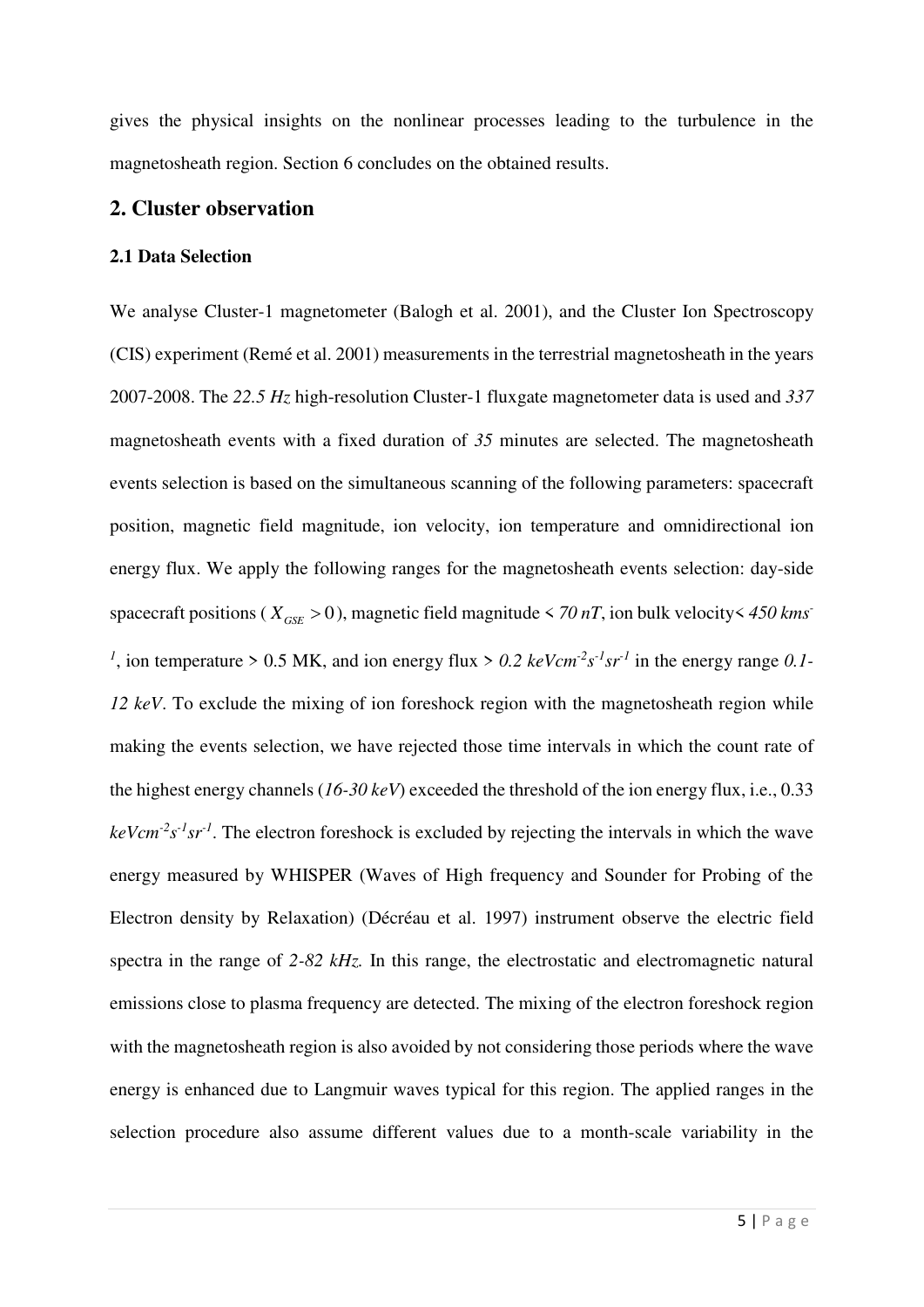parameters. The selection criteria work only when the data of all parameters are simultaneously available.

#### **2.2 Magnetic field spectra**

The selected magnetic field data in the magnetosheath are transformed into a Mean-Field-Aligned (MFA) coordinate system whose *z-*axis is parallel to the large-scale mean magnetic field direction; the MFA *x-*axis is perpendicular to the plane defined by the mean magnetic field and the spacecraft position; the MFA *y-*axis completes the right-handed coordinate system. The background or large-scale magnetic field is estimated from the average over the total duration of each time-series. The Welch algorithm (Welch 1967) is applied for the estimation of the power spectral density. Since the Welch method can result in erroneous spectral points at small frequencies, the first three data pairs of the Welch spectra are skipped. Furthermore, to reduce the instrumental noise at high frequencies, the spectra are truncated at frequencies where the signal to noise ratio falls below 2 (see the next section for further details).

The power spectral density is computed for the total magnetic field,  $B<sub>t</sub>$ , in the spacecraft frequency frame,  $f_{sc}$ , normalised to ion gyro-frequencies,  $f_{ci} = eB_0/2\pi m_i c$ . Also, the power spectral density (PSD) of  $B_t$  is estimated in the spatial spanning of streamline wave number in the spacecraft reference frame,  $k = 2\pi f_{\rm sc}/V_{\rm flow}$ , normalised to the inverse of the ion gyroradius  $\rho_i = V_{T_i}/2\pi f_{ci}$  The values of  $f_{ci}$  and  $\rho_i$  are determined for each event selected in the magnetosheath using the onboard plasma measurements of the spacecraft. Note that for transforming the spacecraft frequencies to wave numbers, we suppose that the wave propagations in the rest frame are negligible in comparison to the speed of the bulk plasma flow, that is the Taylor's frozen-in flow hypothesis (Taylor 1938) is always applicable. Since the validity of the Taylor hypothesis is a-priori not known for a single event, we investigate the obtained statistical results in terms of different flow conditions. The conditional analyses prove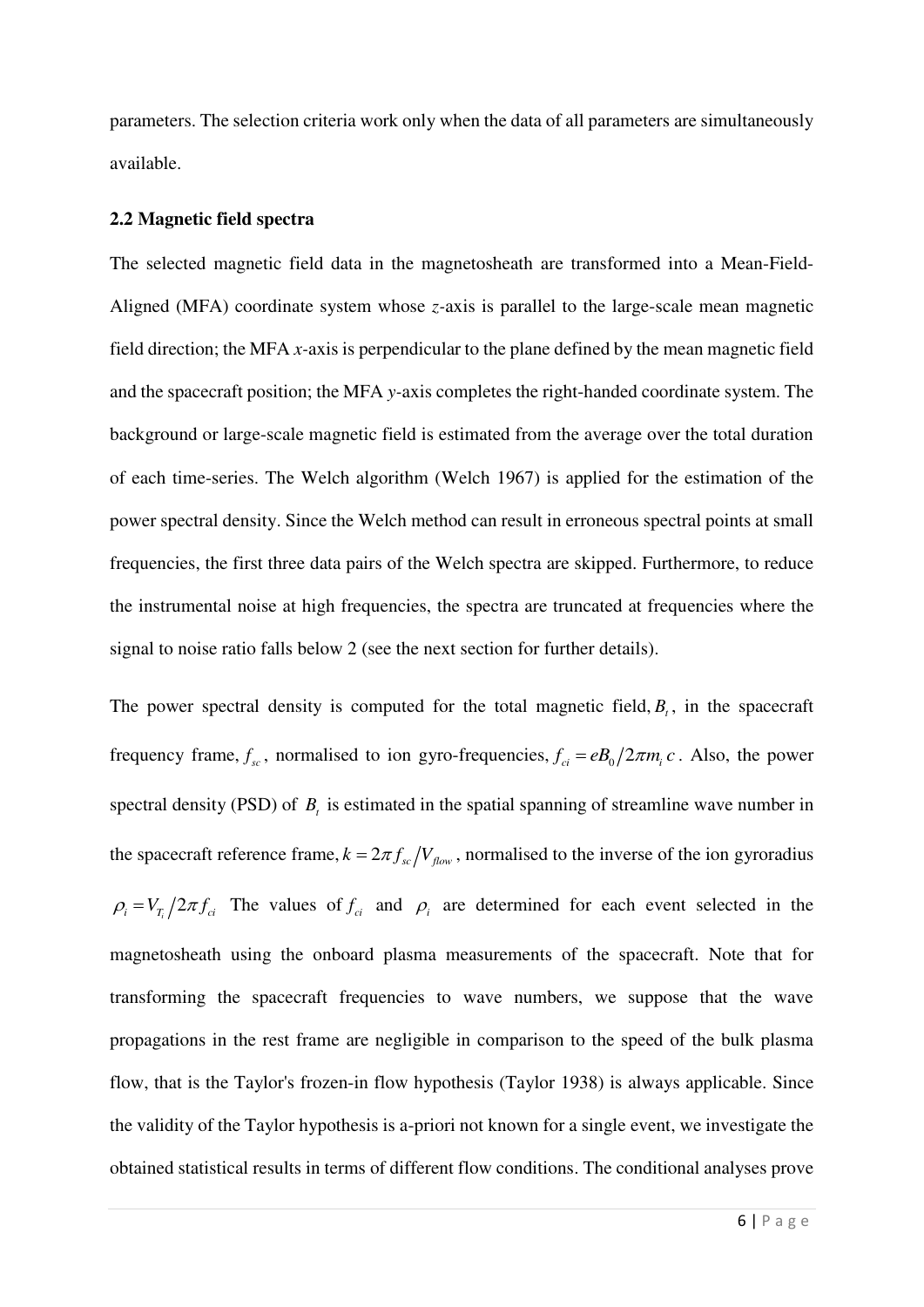that our results reliably characterise the spectral behaviour of the MS magnetic time-series (for details, see the Discussion part).

The spectral behaviour of magnetic field fluctuations is investigated with an automatic data analysis algorithm that identifies frequency ranges characterised by the same power-law; the algorithm also computes the corresponding spectral slope,  $(\alpha)$ , for each identified frequency range. First, the raw PSD is computed with the (Welch 1967) algorithm and is subsequently resampled in frequency bins of equal logarithmic size. Then we define a sliding window of six points (frequencies) and move it, one point at a time, across the re-sampled PSD. At each step, we compute the spectral index resulting from the fit of PSD values within the sliding window and assign it to the mean frequency of the window. Thus we create a statistical ensemble of spectral slopes,  $\alpha(f)$ . At the end, an  $[f_1, f_2]$  range is considered as a scaling range if all  $\alpha(f)$ within the range  $(f_1 \le f \le f_2)$  takes a value in the domain defined as  $\alpha(f_1) - L \le \alpha(f) \le$  $\alpha(f_1) + L$ , where L is a predefined limit. In the analysis L was defined dynamically, as the three-tenth of the whole range of variation of  $\alpha(f)$  obtained for a given time interval. The authors have already used the same numerical procedure in a previous publication (for detail see Dwivedi et al. 2015). The results are shown in two-dimensional colour-coded histograms (Figs. 3-4). We also plot the number of occurrences of different  $\alpha$  values for the whole frequency range, as shown in the right panels (Figs. 3-4). The histogram evidences the most probable  $\alpha$  values for different frequency ranges. To exemplify the role of the ion temporal (ion gyrofrequency) and spatial scales (ion gyroradius), we plot the normalised twodimensional (2D) histograms showing the spectral ranges and their scaling exponents for spectra normalised with the above characteristic scales (see the next section for further details).

Additionally, we create two additional statistical datasets: (i) a statistical ensemble of  $R_{\parallel}$ , the compressive power (defined below) as a function of frequency, and (ii) a statistical ensemble of the relative orientation  $\theta_{kB}$  of a minimum variance direction concerning the mean magnetic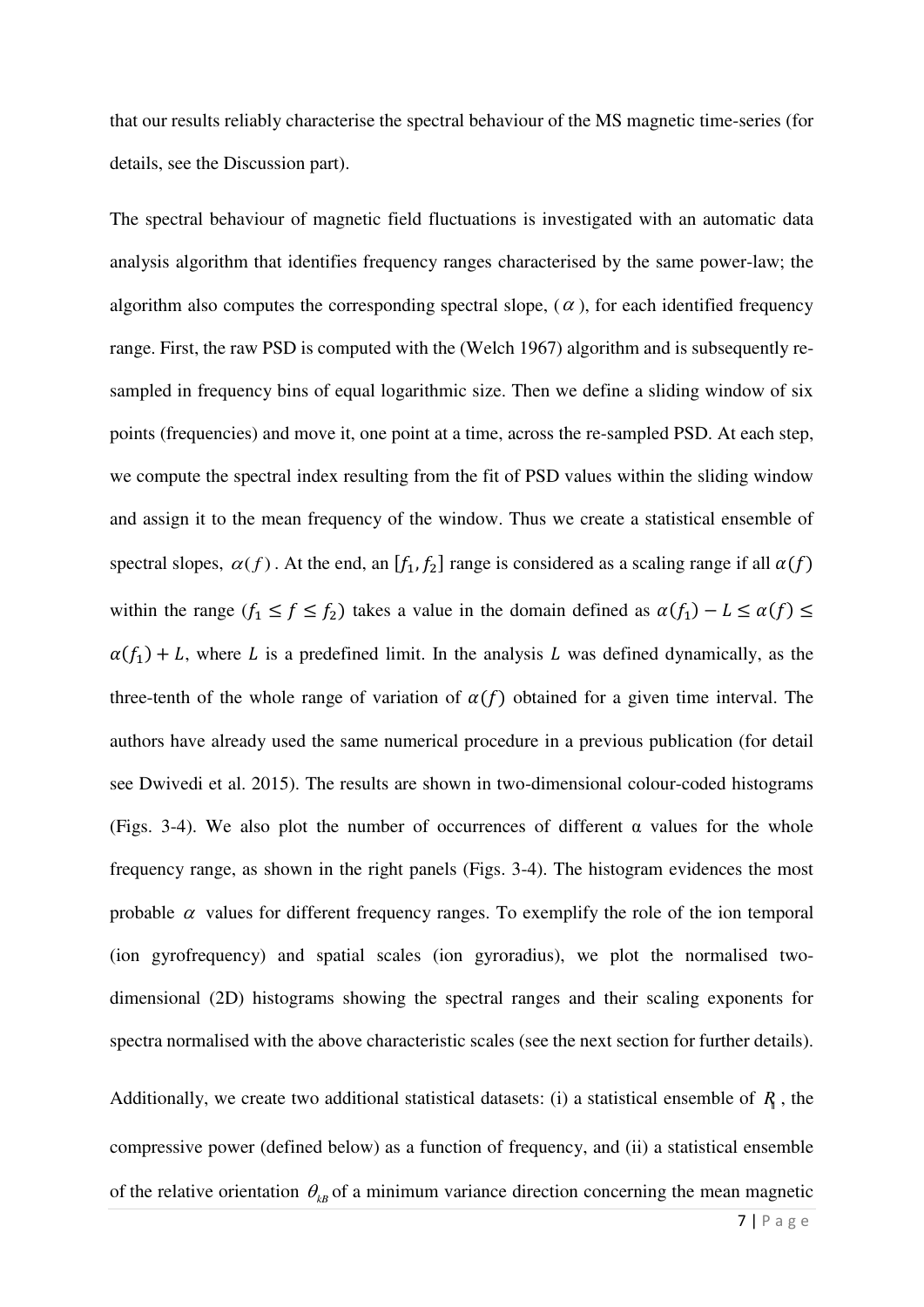field. The minimum variance analysis (McPherron et al., 1972) consists in finding the direction of the minimum variance of the mean magnetic field. Analytically, this direction is calculated by solving for the eigenvector associated with the minimum eigenvalue of the spectral matrix, written in the MFA system as follows:

$$
R_{MFA}(f) = \begin{bmatrix} \tilde{B}_{\perp}^{2}(f) & \tilde{B}_{\perp 1}(f) \tilde{B}_{\perp 2}(f) & \tilde{B}_{1}(f) \tilde{B}_{\perp 1}(f) \\ \tilde{B}_{\perp 1}(f) \tilde{B}_{\perp 2}(f) & \tilde{B}_{\perp 2}^{2}(f) & \tilde{B}_{1}(f) \tilde{B}_{\perp 2}(f) \\ \tilde{B}_{\perp 1}(f) \tilde{B}_{1}(f) & \tilde{B}_{\perp 2}(f) \tilde{B}_{1}(f) & \tilde{B}_{1}^{2}(f) \end{bmatrix}
$$
(1)

where  $B_{\perp 1}(f)$ ,  $B_{\perp 2}(f)$  and  $B_{\parallel}(f)$  are the spectral/Fourier components of the magnetic field transformed in the MFA system. With the assumption that the spectrum of the fluctuations is due to a superposition of plane waves one can assign the minimum variance direction to the direction of propagation of the wave. We also estimate the angle  $(\theta_{kB})$  between the minimum variance eigenvector and the mean magnetic field ( $B_0$ ) at each frequency, *f*. When  $\theta_{kB} \approx 0^\circ$ , the fluctuations/waves would propagate mainly along  $B_0$ , thus parallel, and when  $\theta_{kB} \approx 90^\circ$ , it is a perpendicular propagation. In general, the spectral matrix, Eq. (1) is non-diagonal. We define the compressibility  $(R)$ , as the ratio of the compressive power  $(P_1)$  to the total power (  $P_{total} = P_{\parallel} + P_{\perp}$ ), where  $P_{\parallel}$ , and  $P_{\perp}$  are determined from the covariance or spectral matrix, Eq. (1).

## **3. Theoretical model and simulation**

In the present study, we consider a fully ionized, homogenous, collisionless plasma consisting of electrons and ions. The two-fluid model of plasma for the steady state has been developed to analyse the nonlinear evolution of KAWs. The governing equation of KAW is first derived and then numerically solved to realise the turbulence spectrum.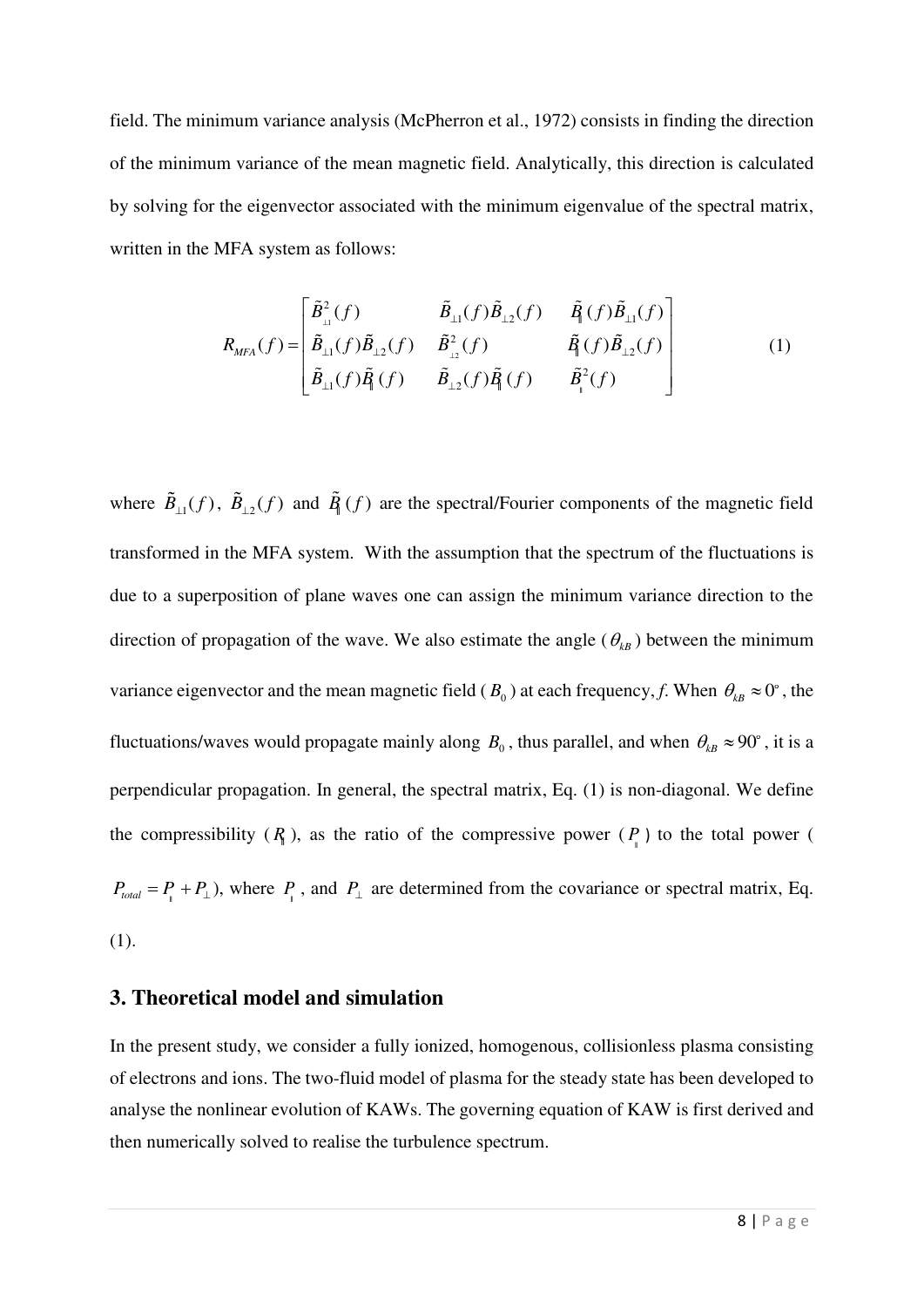#### **3.1 Kinetic Alfvèn wave**

The dynamical equation of KAW propagating in the *x-z* plane is derived under the two-fluid approach. The ambient magnetic field,  $B_0$ , is along the *z*-axis, Maxwell's equations and drift approximation are used to obtain the governing equation of KAW (Shukla and Stenflo, 1999, 2000; Dwivedi et al., 2013; Dwivedi & Sharma 2013):

$$
\frac{\partial^2 \tilde{B}_y}{\partial t^2} = \lambda_e^2 \frac{\partial^4 \tilde{B}_y}{\partial x^2 \partial t^2} - \rho_i^2 V_A^2 \frac{\partial^4 \tilde{B}_y}{\partial x^2 \partial z^2} + V_A^2 \left( 1 - \frac{n_e}{n_0} \right) \frac{\partial^2 \tilde{B}_y}{\partial z^2}.
$$
\n(2)

where  $T_e$ ,  $T_i$  are the electron and ion temperatures,  $m_e$ ,  $m_i$  are the electron and ion masses,  $\lambda_e = \sqrt{c^2 m_e/4\pi n_0 e^2}$  is the collisionless electron skin depth,  $V_A = \sqrt{B_0^2/4\pi n_0 m_i}$  is the Alfvén velocity,  $\rho_i = V_{T_i}/\omega_c$  is the ion gyroradius,  $V_{T_i} = (\{\gamma_e kT_e + \gamma_i kT_i\}/m_i)^{1/2}$  is the acoustic speed, the electrons, and ions are assumed to be isothermal, i.e.  $\gamma_e = \gamma_i = 1$ , and  $\omega_{ci} = eB_0 / cm_i$  is the angular ion gyrofrequency. The adiabatic responses to the density are considered in the present study which gets modified in the presence of nonlinearity arises as KAW propagates along magnetic field lines ( $B_0 \hat{z}$ ) (Dwivedi et al. 2013; Dwivedi & Sharma 2013):

$$
\frac{n_e}{n_0} = \varphi\left(\tilde{B}\tilde{B}^*\right),\tag{3}
$$

where  $\varphi(\tilde{B}\tilde{B}^*) = \xi \left[ \left| \mathbf{B}_y \right|^2 \right], \xi = \left[ \left( 1 - \xi \left( 1 + \delta \right) \right) / 16 \pi n_0 T \right] \left( V_A^2 k_{0z}^2 / \omega_0^2 \right), \xi = \omega_0^2 / \omega_{ci}^2$  $\zeta = \omega_0^2/\omega_{ci}^2$ ,  $\omega_0$  is the frequency of the pump KAW,  $\delta = m_e k_{0x}^2/m_i k_{0z}^2$ , and  $k_{0x} (k_{0z})$  is the component of the wave vector perpendicular (parallel) to  $B_0 \hat{z}$ .

We consider a plane wave solution to Eq. (2) as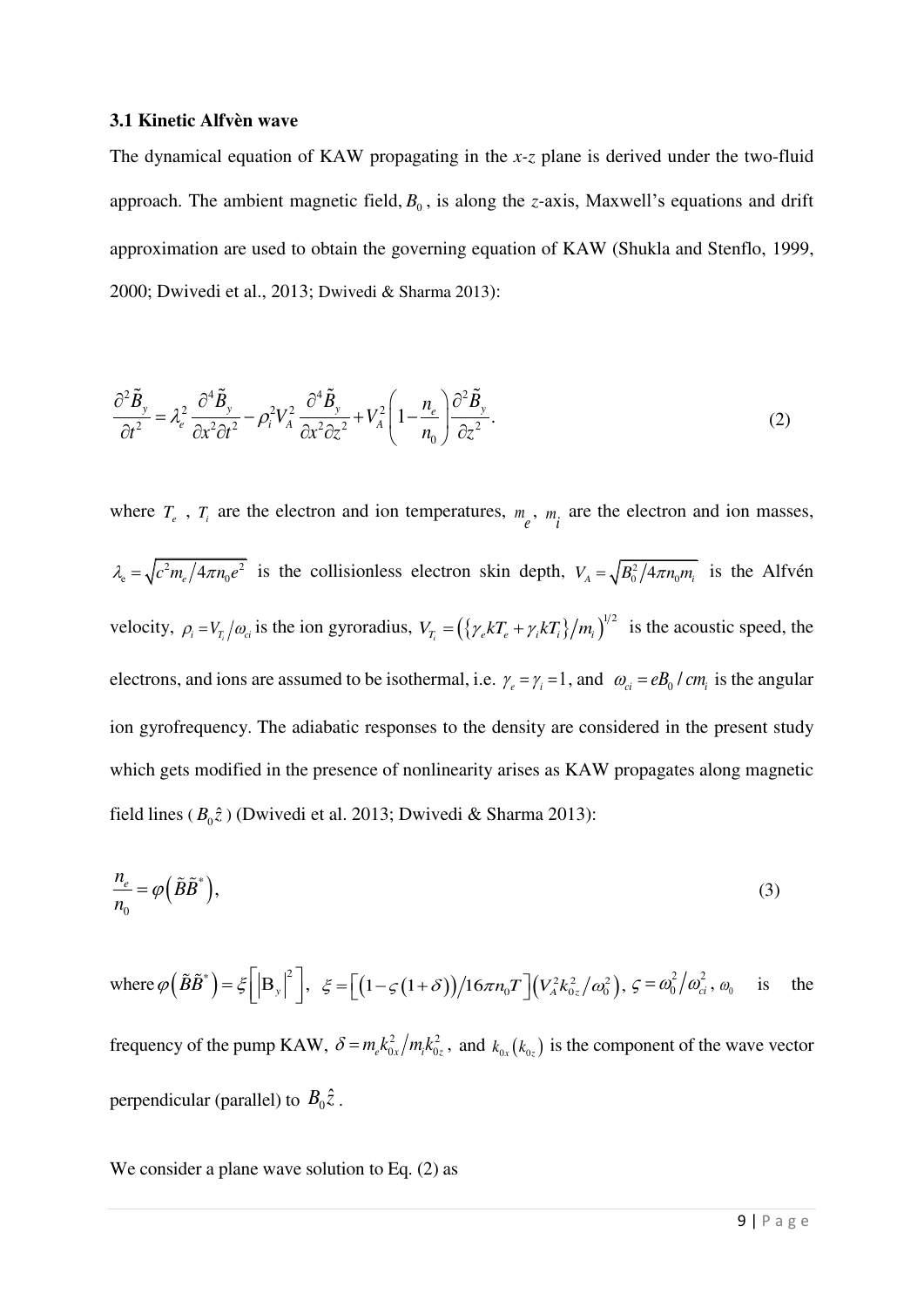$$
B_{y} = \widetilde{B}_{y0}(x, z, t)e^{i(k_{0x}x + k_{0z}z - \omega_{0}t)}.
$$
\n<sup>(4)</sup>

The dynamical equation of KAW is obtained using Eqs. (2) and (4) with the approximations

$$
\partial_x \tilde{B}_0 \gg k_{0x} \tilde{B}_{y0}, \text{ and } \partial_z \tilde{B}_0 \ll k_{0z} \tilde{B}_{y0}
$$
\n
$$
-\frac{2i\omega_0}{V_A^2 k_{0z}^2} \frac{\partial \tilde{B}_{y0}}{\partial t} - \frac{2i}{k_{0z}} \frac{\partial \tilde{B}_{y0}}{\partial z} - 2ik_{0x} \rho_i^2 \frac{\partial \tilde{B}_{y0}}{\partial x} - \rho_i^2 \frac{\partial^2 \tilde{B}_{y0}}{\partial x^2}
$$
\n
$$
-\frac{\rho_i^2 k_{0x}^2}{k_{0z}^2} \frac{\partial^2 \tilde{B}_{y0}}{\partial z^2} - \left(\frac{\delta n_s}{n_0}\right) \tilde{B}_{y0} = 0.
$$
\n(5)

One can write the governing equation in the dimensionless form as

$$
i\frac{\partial \tilde{B}_{y0}}{\partial t} + 2i\Gamma_1 \frac{\partial \tilde{B}_{y0}}{\partial x} + \frac{\partial^2 \tilde{B}_{y0}}{\partial x^2} + i\frac{\partial \tilde{B}_{y0}}{\partial z} + \Gamma_2 \frac{\partial^2 \tilde{B}_{y0}}{\partial z^2} + \left| \tilde{B}_{y0} \right|^2 \tilde{B}_{y0} = 0.
$$
 (6)

where the dimensionless parameters are,  $\Gamma_1 = k_{0x} \rho_i$  and  $\Gamma_2 = \frac{\rho_i^2 k_0^2}{2}$  $v_2 = \frac{\mu_i \mu_0}{2}$  $\Gamma_2 = \frac{\rho_i^2 k_{0x}^2}{g}$ . The normalising factors are  $z_n = 2/k_{0z}$ ,  $t_n = (2\omega_0 / V_A^2 k_{0z}^2)$ ,  $x_n = \rho_i$  and  $B_n = 1/\sqrt{\xi}$ . Equation (6) describes the envelope dynamics of a linearly-polarised weakly-nonlinear KAW. The nonlinearity results from the frequency shift produced by the density fluctuations that adiabatically follow the variations of the wave amplitude.

#### **3.2 Numerical Simulation:**

A two-dimensional pseudo-spectral (2DPS) numerical method with periodic spatial domain  $(2\pi / \kappa_x) \times (2\pi / \kappa_z)$  and grid 128×128 is exploited to obtain the solution of Eq. (6). The initial condition for the simulation is (see Kumar et al. 2009; Dwivedi et al. 2012; Dwivedi et al. 2013; Dwivedi & Sharma 2013):

$$
\tilde{B}_{y0}(x, z, 0) = B_{y00}(1 + 0.1 \cos(\kappa_x x))(1 + 0.1 \cos(\kappa_z z))
$$
\n(7)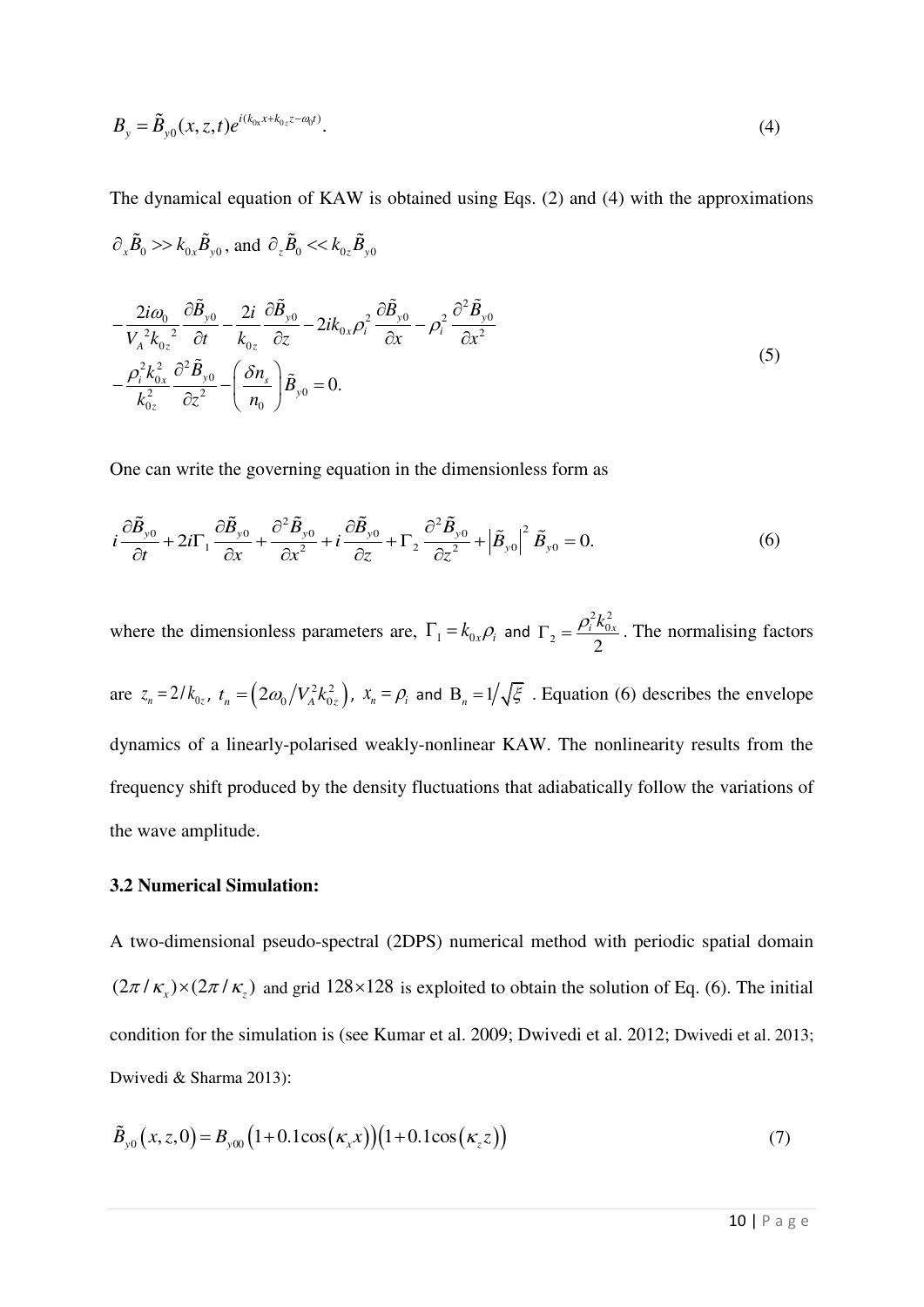where the amplitude of the homogenous KAW is  $B_{y00} = 1$ , and the inverse of the spatial scales of the initial disturbances are  $\kappa_x = \kappa_z = 0.1$ . All fields are represented in discrete Fourier series having the integral wave-vector components. A fully de-aliased 2DPS numerical technique is implemented for the space integration and modified Gazdag predictor-corrector scheme is used for the transient evolution. To check the numerical accuracy of our computational methodology, we first exploited it for the 2D cubic nonlinear Schrödinger (NLS) equation and compared the numerical results with the well-known results of NLS. This allows us to replicate the associated instabilities precisely and then we employed the same numerical technique for Eq. (6). The following parameters and assumptions are used in the numerical simulation:

(i) Observed basic plasma parameters:  
\n
$$
B_0 = 1.5 \times 10^{-4} G, n_0 = 10 cm^{-3}, T_e = 2.6 \times 10^5 K, T_i = 2 \times 10^6 K, m_e = 9.1 \times 10^{-28} gm,
$$
\n
$$
m_i = 1.67 \times 10^{-24} gm, c = 3 \times 10^{10} cm s^{-1},
$$

(ii) Basic assumptions:

$$
\omega_{0} = 0.01 \times \omega_{ci}, k_{0x} \rho_{i} = 0.01,
$$

(iii) The derived parameters using basic parameters and assumptions:  $V_{Te} = 1.99 \times 10^8 \text{ cm s}^{-1}$ ,  $V_{Ti} = 1.29 \times 10^7 \text{ cm s}^{-1}$ ,  $V_A = 1.04 \times 10^7 \text{ cm s}^{-1}$ ,  $\lambda_e = 1.683 \times 10^5 cm^{-1}$ ,  $\omega_{ce} = 2.64 \times 10^3$  rads<sup>-1</sup>,  $\omega_{ci} = 1.44$  rads<sup>-1</sup>,  $\omega_{pe} = 1.78 \times 10^5 \text{ rad} s^{-1}$ ,  $\rho_i = 8.92 \times 10^6 \text{ cm}$ ,  $k_{0z} = 1.38 \times 10^{-9} \text{ cm}^{-1}$  $k_{0z} = 1.38 \times 10^{-9} cm^{-1}$ .

(iv) The values of normalising factors are:

$$
x_n = \rho_i = 8.92 \times 10^6 \text{cm}, z_n = 1.45 \times 10^9 \text{cm}, B_n = 7.6 \times 10^{-4} \text{G}, t_n = 1.4 \times 10^2 \text{ s}.
$$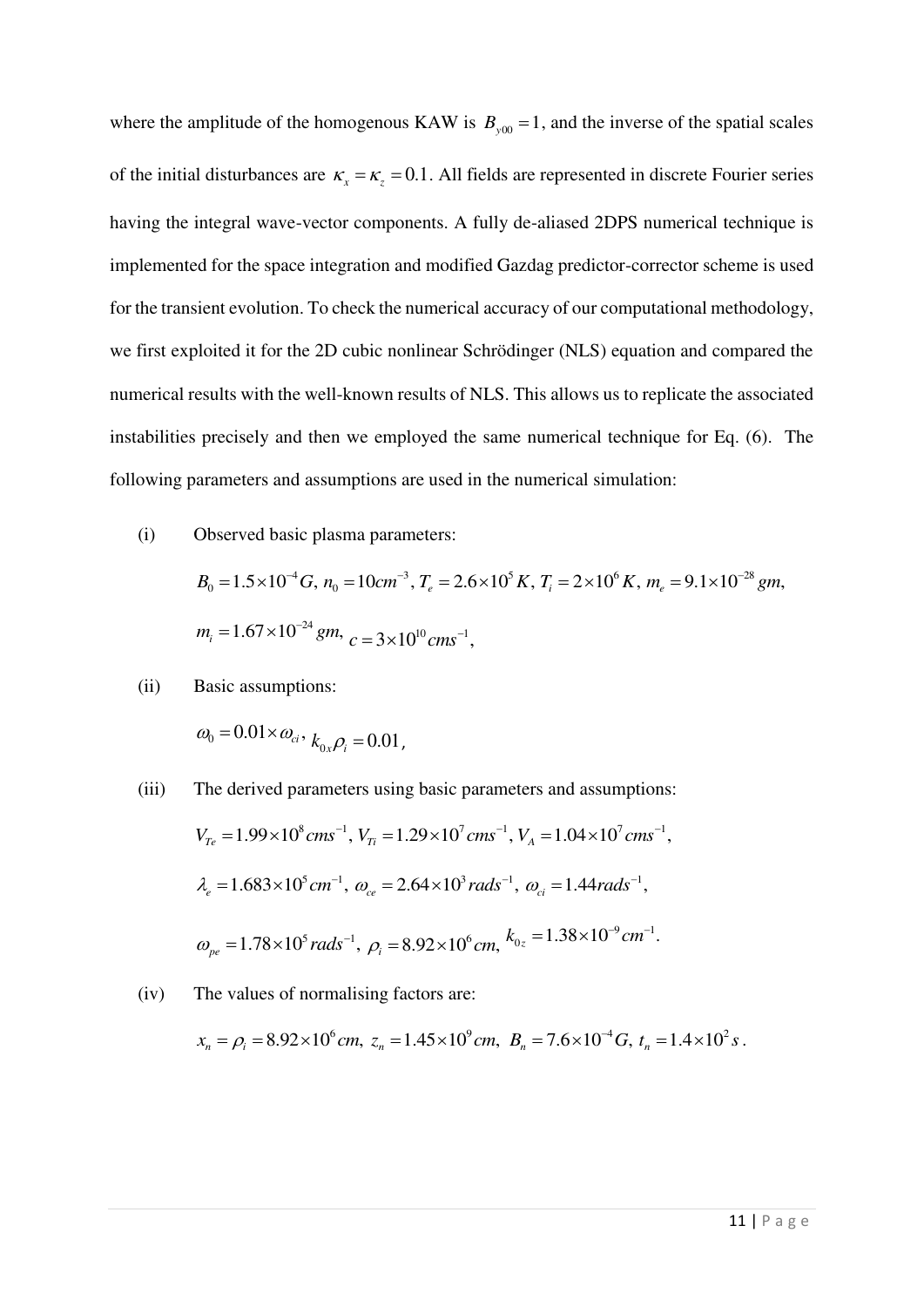## **4. Results**

#### **4.1 Observational results**

Figures 1-2 show the normalised superposed magnetic field spectra of the 337 Earth magnetosheath time intervals. In Fig. 1, the spectra are represented as a function of frequency  $(f_{\rm sc}/f_{\rm ci})$ , however in Fig. 2, the spectra are shown in the wavenumber (*k*) domain. For the cases of wave number spectra, Taylor's frozen-in hypothesis [15] is applied to map the spacecraft frequencies,  $f_{sc}$ , to wave numbers (*k*) according to the relation  $k = \frac{2\pi f_{sc}}{V}$ , *flow*  $k = \frac{2\pi f}{\sigma}$ *V*  $=\frac{2\pi J_{sc}}{V}$ , where  $V_{flow}$  stands for the bulk velocity of the plasma. The magnetic field fluctuations are normalised to the mean magnetic field  $(B_0)$  in each spectrum. Additionally, the spacecraft frequencies  $(f_{sc})$  and wave numbers (*k*) are normalised respectively to the characteristic temporal and spatial scales of the ions, i.e., the ion gyrofrequency,  $f_{ci}$ , and the reciprocal of the ion gyroradius,  $\rho_i = \frac{1}{2}$ *Ti i ci V*  $\rho_i = \frac{r_i}{2\pi f_{ci}}$ . The power spectra  $(P(f_{\scriptscriptstyle sc}))$  computed in the spacecraft frequency frame are then transformed into the frequency domain as:

$$
f_{sc} \rightarrow \frac{f_{sc}}{f_{ci}}
$$
  

$$
P(f_{sc}) \rightarrow P\left(\frac{f_{sc}}{f_{ci}}\right) = P(f_{sc})f_{ci}
$$

and in the wavenumber domain as:

$$
k \to k \rho_i
$$
  

$$
P(k) = \frac{P(f_{sc})V_{flow}}{2\pi} \to P(k \rho_i) = \frac{P(k)}{\rho_i}
$$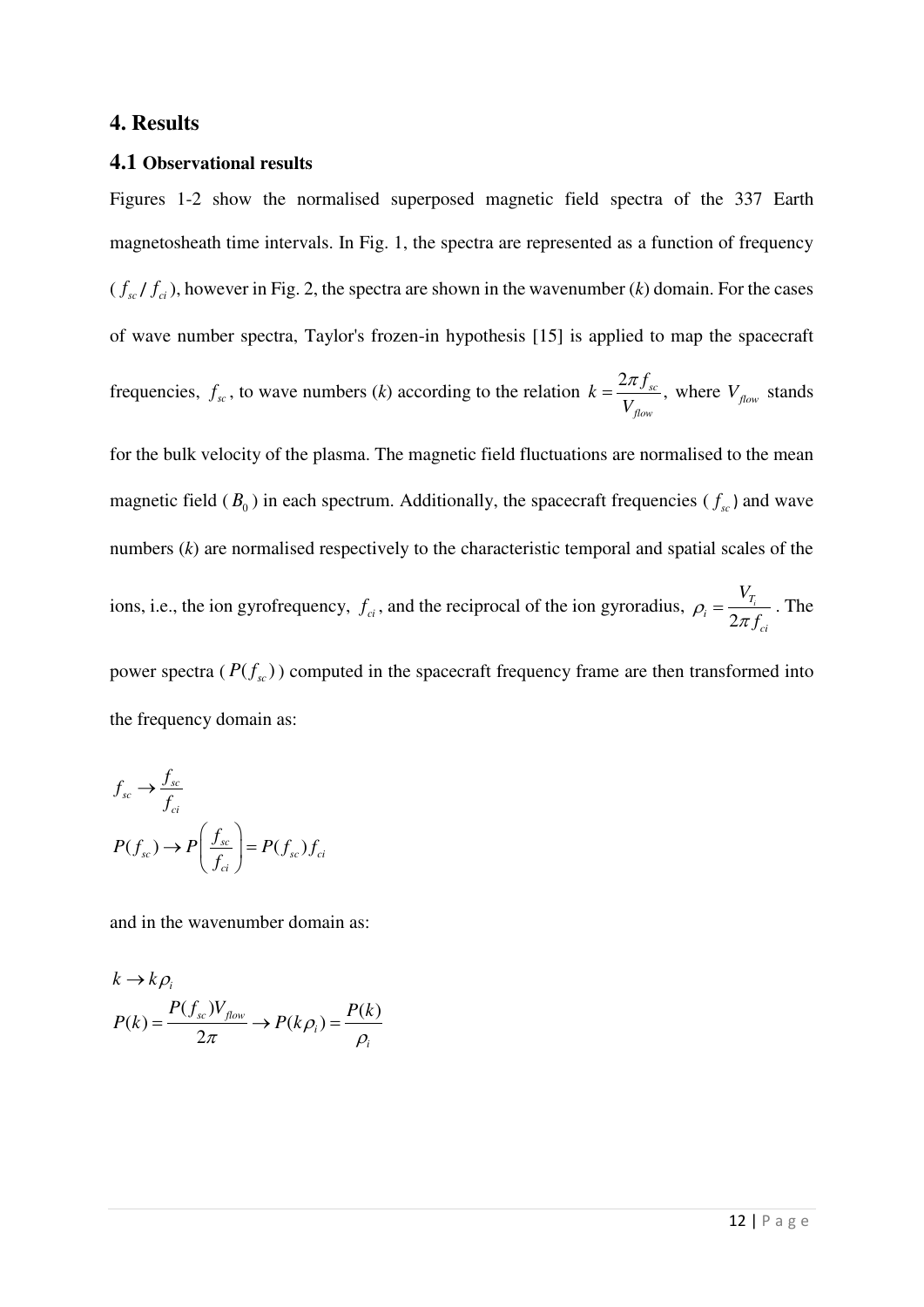

Figure 1. *Normalised superposed power spectral density of the magnetic field time-series (337 events)*  inside the magnetosheath. The frequency in the spacecraft frame,  $f_{sc}$ , normalised to the ion gyrofrequency  $f_{ci}$  *is shown on the x-axis, and the magnetic field power spectral density, normalised to* the square of the mean magnetic field amplitude,  $B_0^2$ , is shown on the y-axis.

The sensitivities of spacecraft fluxgate magnetometer instruments are limited and exhibit a noise level of  $10^{-4} nT^2 Hz^{-1}$  at and beyond 1 *Hz*, for Cluster (Robert et al. 2014, Carr et al. 2014). Therefore, the investigated spectra are truncated at frequencies where the signal's energy densities are smaller than  $2 \times 10^{-4} nT^2 Hz^{-1}$ , i.e., the signal to noise ratio becomes less than 2. The grey backgrounds in the superposed spectra shown in Figs. 1-2 represent the individual spectra while the black curves show their medians. The mean trends of the spectra exhibit power-law behaviour in both domains (frequency and wave number), at low frequencies (small wave numbers) the spectra are slightly flatter and then followed by a steeper power-law trend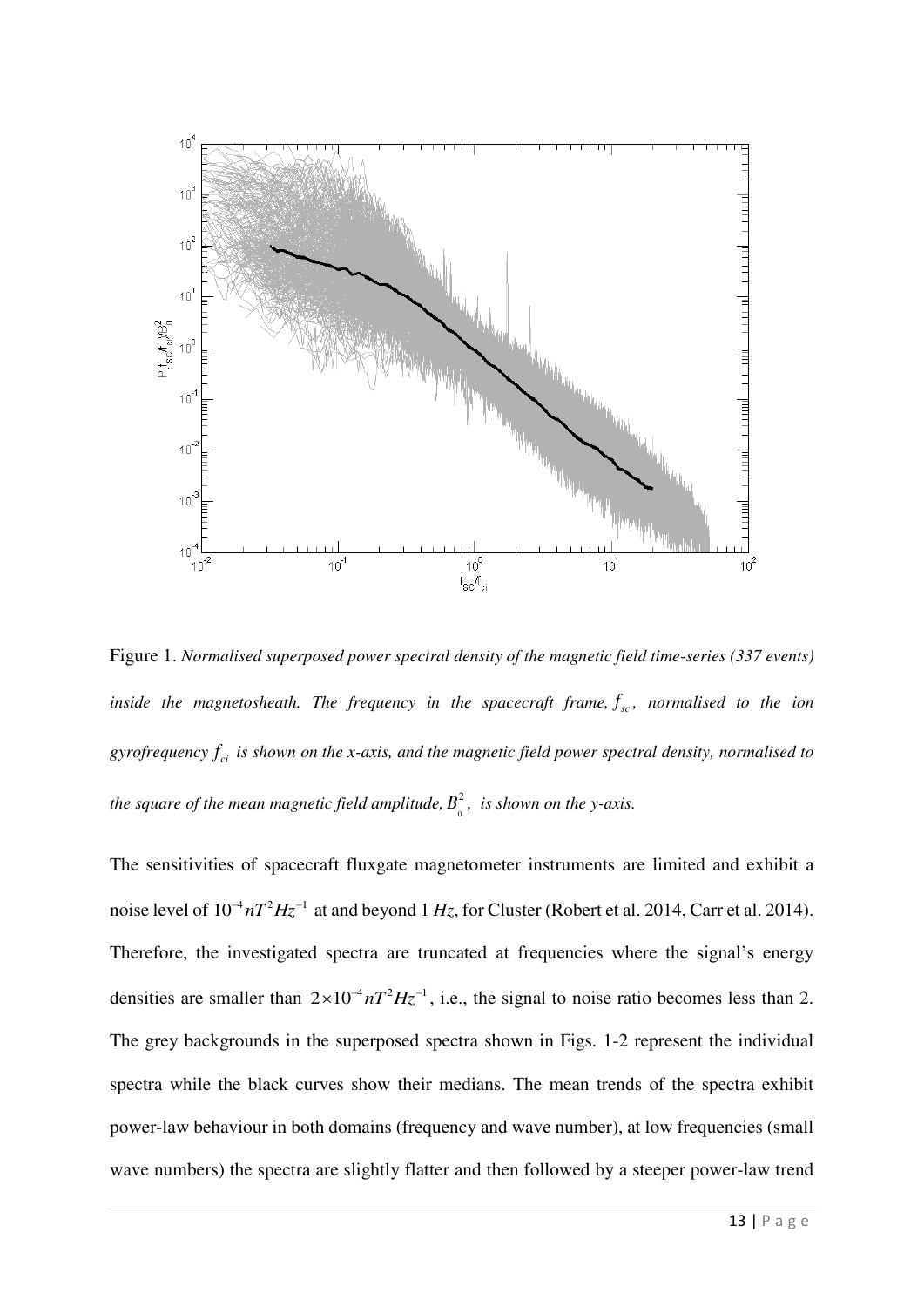at high frequencies. The scaling regions, the spectral slopes and the breaks of the spectra are statistically investigated with the automated power-law fit procedure, which has already been described in section 2.



Figure 2. *Normalised superposed power spectral density of the magnetic field time-series (337 events)*  inside the magnetosheath. The spatial coordinate spanning the streamline component of the wave *number,*  $k = \frac{2\pi f_{sc}}{l}$ *flow*  $k = \frac{2\pi f}{\sigma}$ *V*  $=\frac{2\pi J_{sc}}{2\pi}$ , in the unit of ion gyroradius 2 *Ti i ci V*  $\rho_i = \frac{r_i}{2\pi f_{ci}}$  is depicted on the x-axis, and the magnetic field power spectral density, normalised to  $B_{\scriptscriptstyle 0}^2$  , is shown on the y-axis.

Figure 3 represents the 2D colour-coded histograms for the variation of the spectral slope values  $(\alpha)$  of the magnetic field spectra in the magnetosheath region of Earth. The frequency,  $f_{sc}$ , is normalised to the ion gyrofrequency,  $f_{ci}$ , and is depicted on the x-axis, the spectral slope distribution is shown on the y-axis, and the number of occurrences of different spectral slope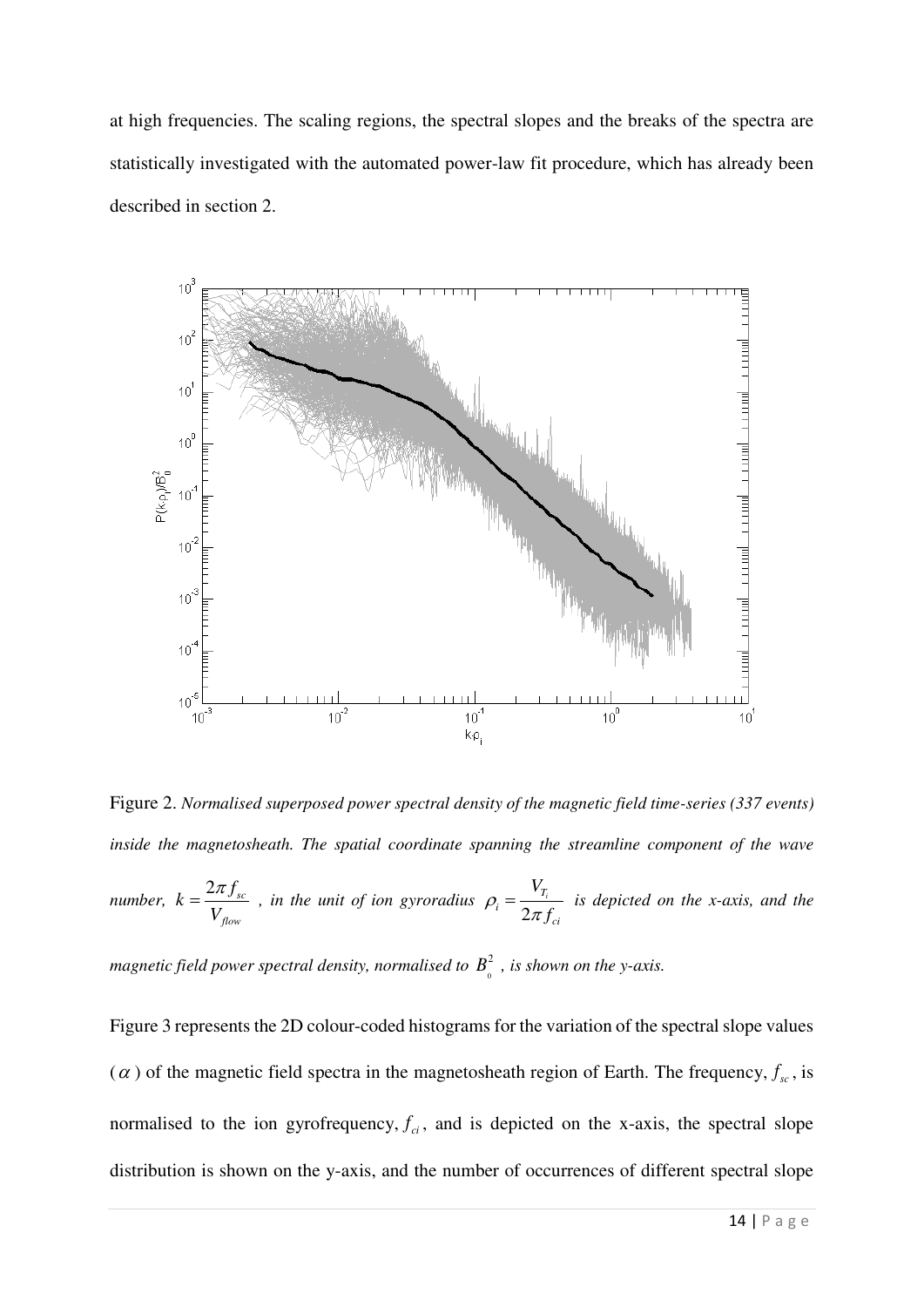values in logarithmically equal x-axis bins is represented by a colour bar. We observe the power-law at low frequencies,  $f_{sc}/f_{ci}$  < 0.5, with a uniform distribution of spectral index varying between -1.5 and 0. There is a sudden modification in  $\alpha$  from low,  $f_{sc}/f_{ci}$  < 0.5, to

high frequencies,  $f_{sc}/f_{ci} > 0.5$ , with spectral slope value ranging from about -2.6 to -1.8. A persistent power-law is detected in the broad frequency range after  $f_{sc}/f_{ci} = 0.5$ , and the value of  $\alpha$  is close to -2.4 for the most dominant peak.



Figure 3. *Two-dimensional histogram for the spectral slope analysis of the magnetic field fluctuations, frequency,*  $f_{sc}$ , normalised to ion gyrofrequency,  $f_{ci}$ , is presented on the x-axis, different slope values *are depicted on the y-axis, and colours show the cumulative number of occurrence of different slopes at logarithmically equal frequency bins. The right histogram shows the cumulative number of occurrence of different slope values in the given frequency range.*

Additionally, the 2D histogram of spectral slope values obtained in the wavenumber domain for the Earth's magnetosheath is shown in Fig. 4, in which the streamline wave number,  $k$ , calculated in the unit of  $\rho_i$  is on the *x*-axis,  $\alpha$  is on the *y*-axis, and colours show the cumulative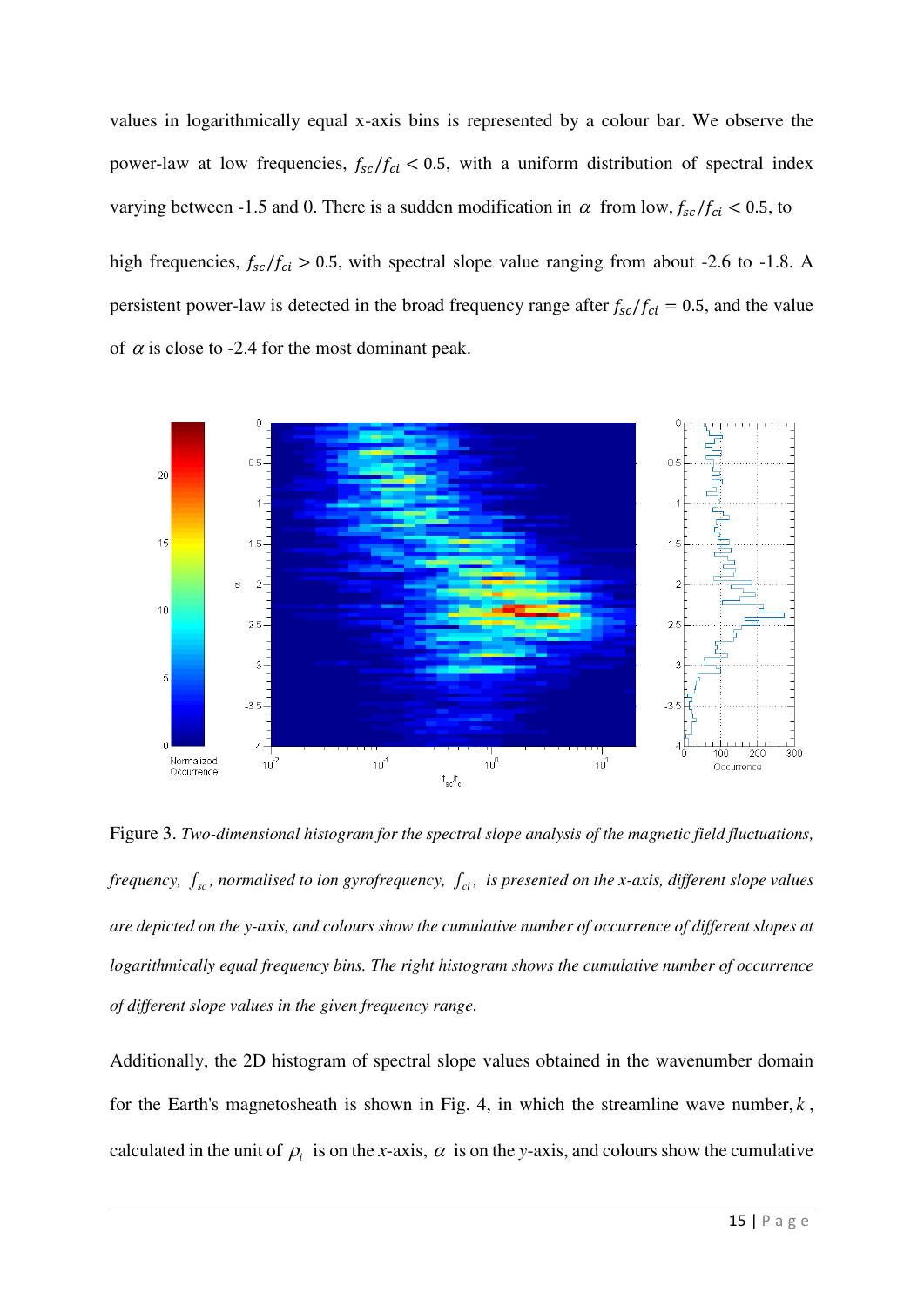number of slope occurrences in logarithmically equal wave number bins. The spectral break is found at around  $k\rho_i = 0.05$ , accompanied by steepened spectra with about  $\alpha = -2.6$  to  $-1.6$ at smaller scales. However, at larger scales  $k\rho_i < 0.05$ ,  $\alpha$  exhibits a nearly uniform distribution between -1.5 and 0.



Figure 4. *Two-dimensional histogram for the spectral slope analysis of the magnetic field fluctuations is shown in the spatial spanning of wave number,*  $k$ *, in the unit of ion gyroradius,*  $\rho_i$ *, and the cumulative number of occurrence of different slopes at logarithmically equal wave number bins is shown by a colour bar. The right histogram shows the cumulative number of occurrence of different slope values in the given wave number.*

Figures 5-6, show the normalised numbers of occurrences of the different propagation angle,  $\theta_{kB}$ , and compressibility values,  $R_{\parallel}$ , as a function of frequency,  $f_{sc}/f_{ci}$ . The values of each pixel are normalised by the total number of events observed in a frequency bin. Figure 5 exemplifies that at low frequencies,  $f_{sc}/f_{ci}$  < 0.3, the most frequent values of  $\theta_{kB}$  are close to 90° suggesting wave vectors predominantly perpendicular to  $B_0$ . For frequencies between  $0.2 f_c$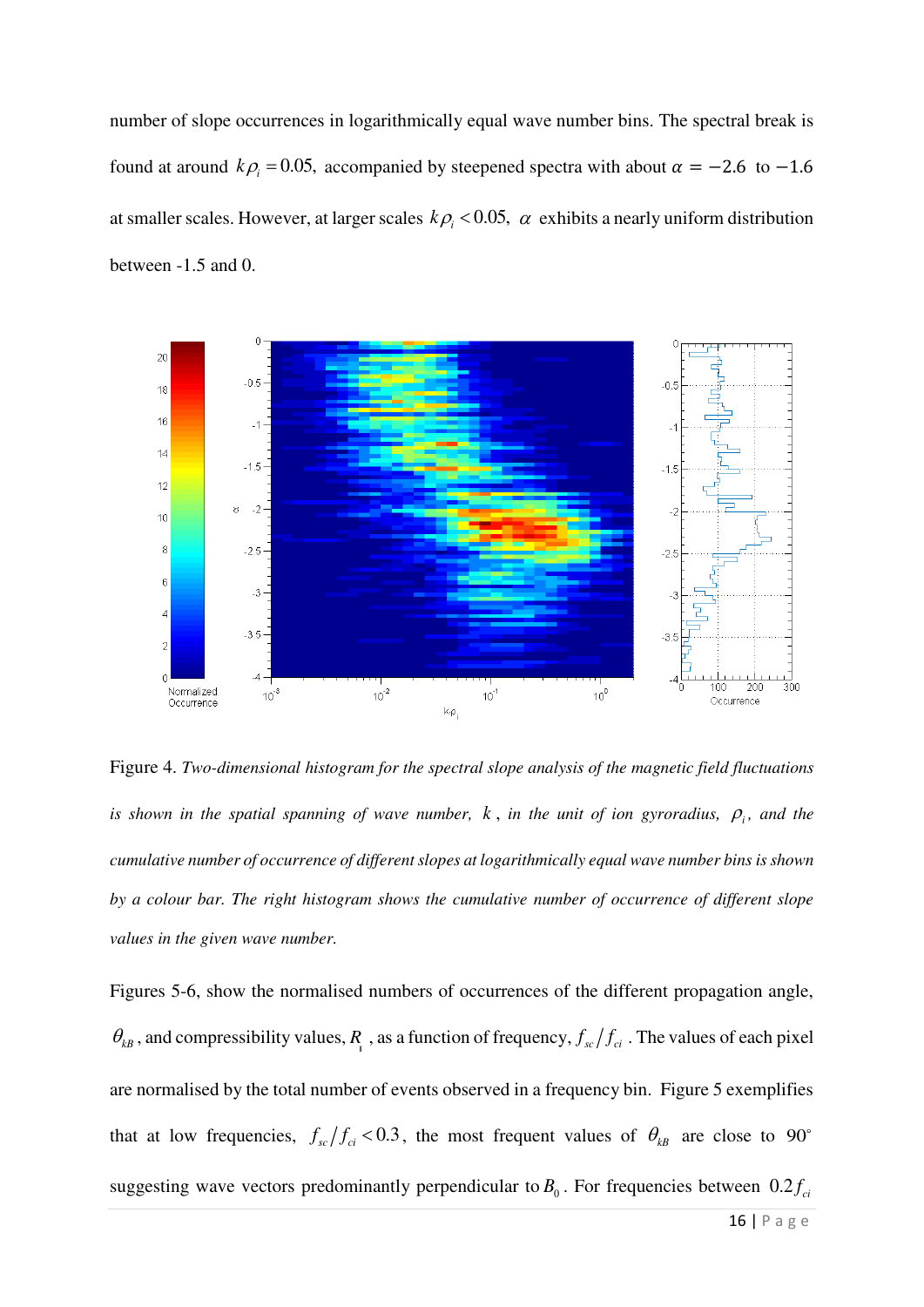and  $2f_{ci}$ , the waves/fluctuations are organised in two populations either nearly parallel or perpendicular. For frequencies between  $2f_{ci}$  and  $10f_{ci}$ , the distribution of  $\theta_{kB}$  spans a narrower range (between 75° and 90°) and has a peak for perpendicular direction.



Figure 5. *Two-dimensional histogram of the distribution of the angle of propagation (* $\theta_{kB}$ *) concerning frequency (* $f_{\rm sc}/f_{\rm ci}$ *).* 

For frequencies above  $10 f_{ci}$ , the distribution becomes broader and the peak at 90° vanishes gradually at higher frequencies. The thick red line shows the weighted variation of  $\theta_{kB}$  in given frequency range.

Figure 6 shows the statistical distribution of compressibility as a function of frequency. The colours represent normalised occurrences of compressibility values. At low frequencies below  $f_{sc}/f_{ci} = 0.2$ , the compressibility has a broad range of variation ranging from 0.1 to 0.9. At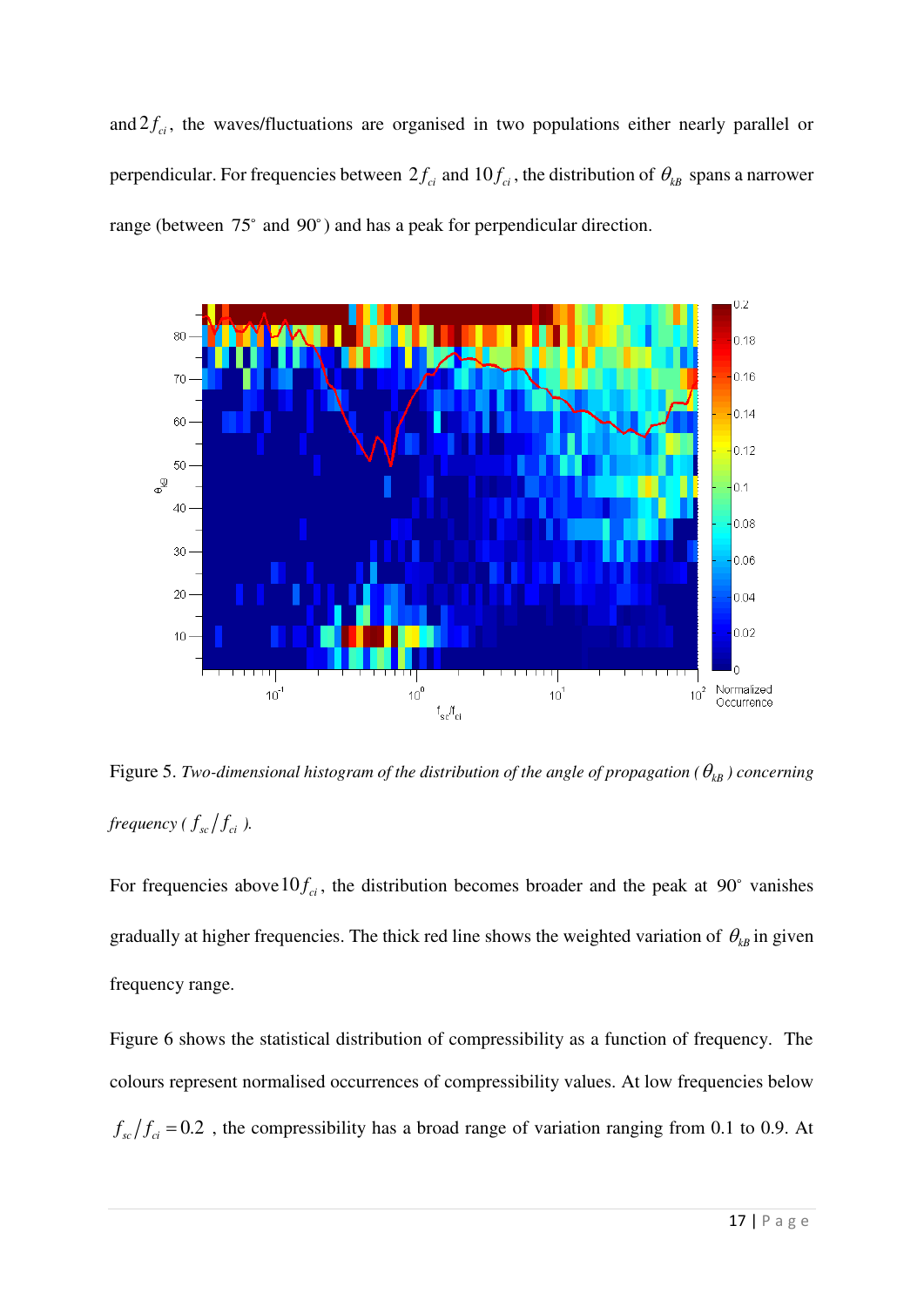frequencies where parallel propagation is observed, i.e.,  $0.2 < f_{sc}/f_{ci} < 2$  (see Fig. 5), a distinct population of waves appears with very low compressibility.



Figure 6. *Two-dimensional histogram of the distribution of compressibility ( R*‖ *) concerning frequency (*  $f_{sc}/f_{ci}$  ).

Ion cyclotron mode is incompressible, circularly or elliptically (left-hand) polarised, and the direction of the wave vectors can change from parallel to quasi-perpendicular (up to  $70^{\circ}$  or  $80^{\circ}$ ) , above which the mode becomes kinetic Alfvén mode). These two findings imply the existence of transverse Alfvèn waves (Zaqarashvili et al. 2011, 2013, Sharma & Singh 2008, Dwivedi et al. 2012, 2013, Sharma & Modi 2013) near the proton cyclotron frequency. For frequencies higher than the frequency  $f_{sc}/f_{ci} = 2$ ,  $R_{\parallel}$  takes the values between 0.2 and 0.5. Similar to Fig.5, the thick red line illustrates the weighted variation in  $R_{\parallel}$  over the given frequency band.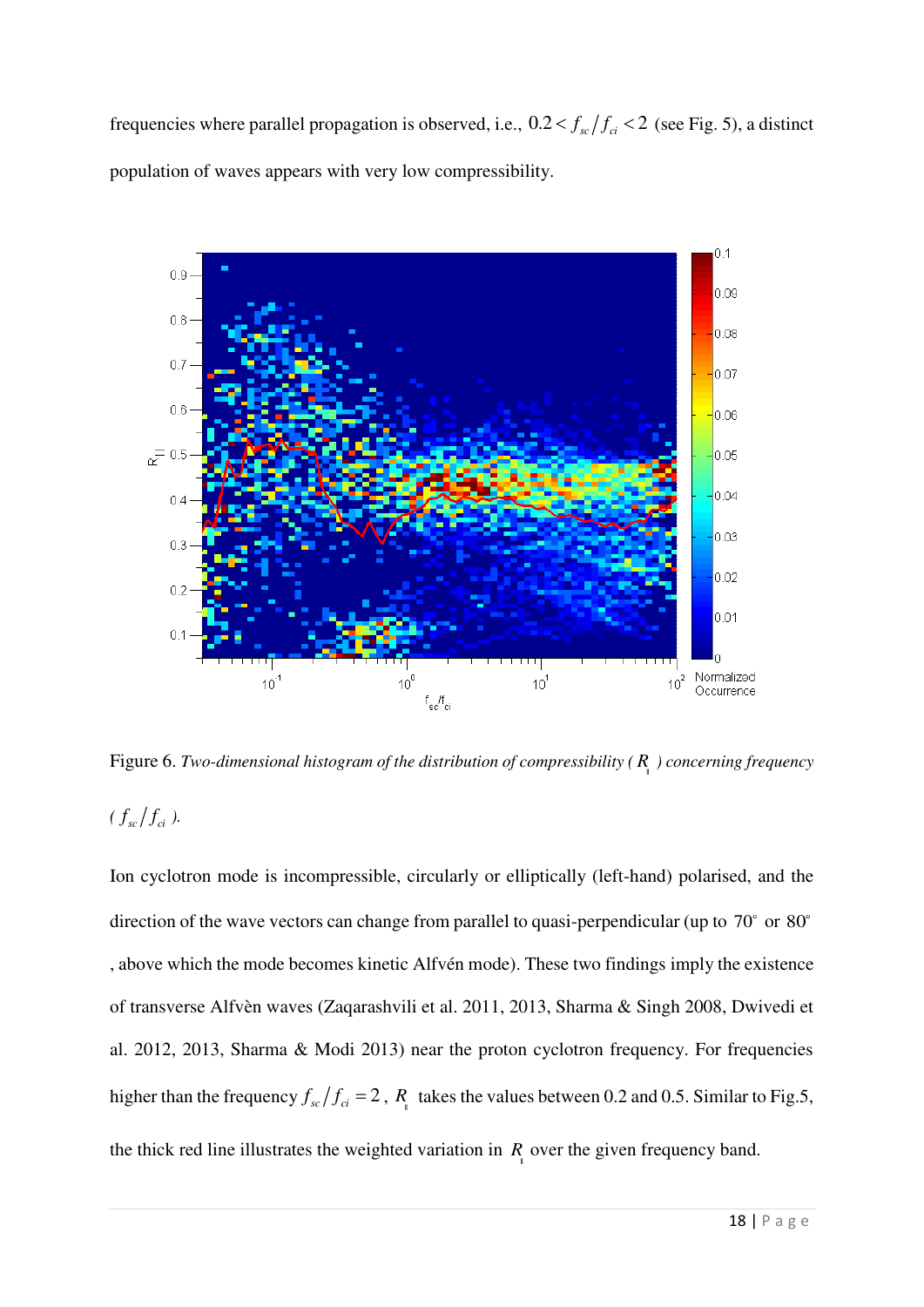# **4.2 Numerical simulation results**

Here we present the simulation result of KAW's magnetic field spectra in the intermediate- $\beta$ regime applicable to magnetosheath region of the Earth. Figure 7 depicts the variation of  $\left|B_{\nu k}\right|^2$ against parallel wave number  $k_z$  (represented k in Fig. 7) at  $k_x = 0$ . It is clear from the figure that the magnetic field spectra have the spectral slope  $\approx -2.8$ , that is close to the spectral slope range -2.6 to -1.8 as observed from the Cluster data at the small scale (see Fig. 4).



Figure 7. The magnetic field spectra obtained by the simulation. The variation of  $|B_{yk}|^2$  against k is *depicted on the y-axis. The thick red line represents the spectral slope value.*

Unlike many of other simulation studies (Karimabadi et al. 2013; Boldyrev et al. 2013; Franci et al. 2018; Groseli et al. 2018) that have looked at KAW spectra, the model and numerical approach discussed in the present paper is unique in the sense that it is based on two-fluid description which is fairly valid up to ion scale and therefore quite efficiently describe the wave and turbulence processes up to ion scale without any significant enhancement on computing power.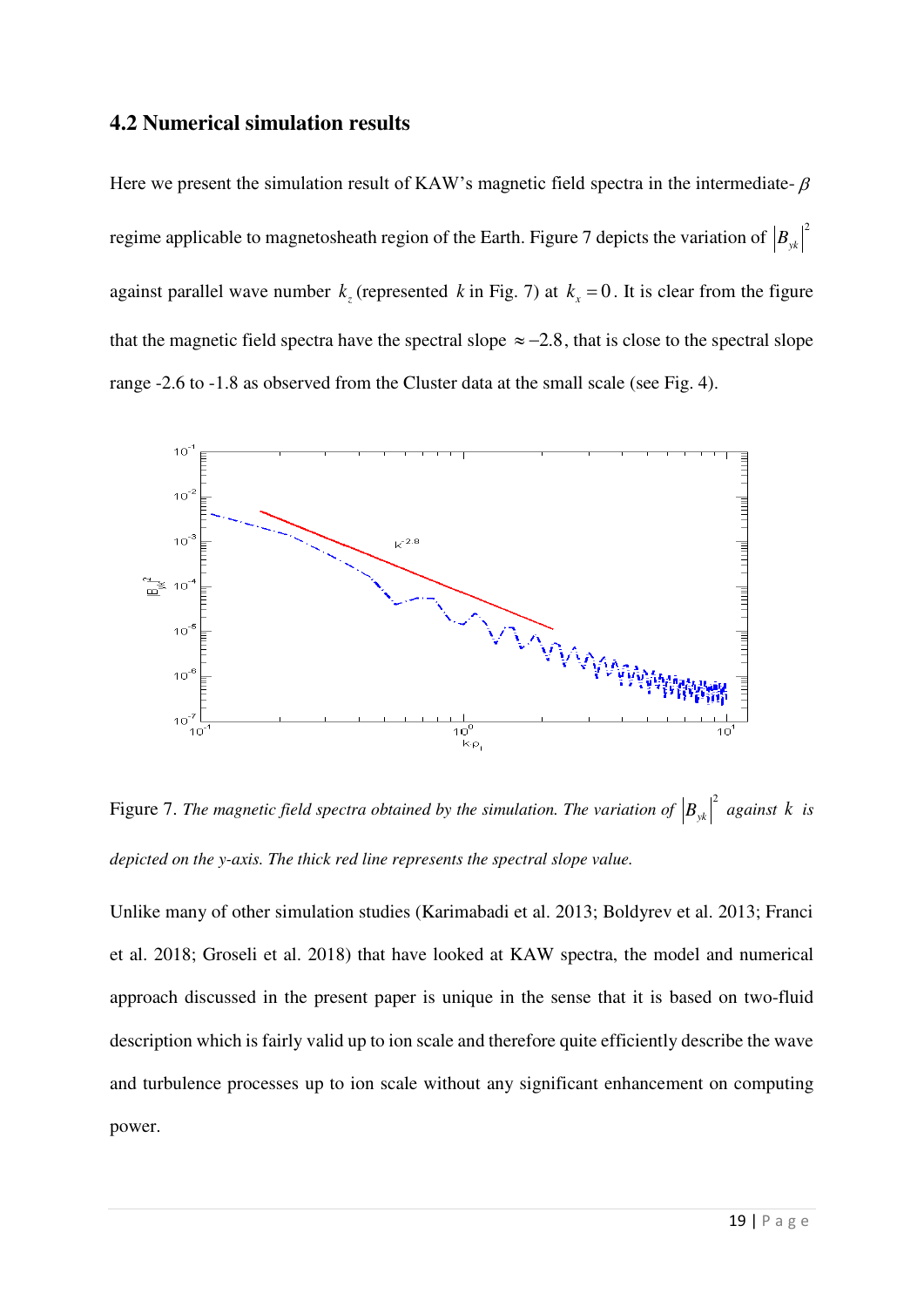## **5. Discussion**

Cluster observations of the magnetic field fluctuations reveal in a majority of cases that for frequencies smaller than  $0.5f_{ci}$ , the spectral slope takes values mostly between -1.5 and 0. The distribution of spectral slopes in this range is rather flat and show no peak. For frequencies higher than  $0.5f_{ci}$ , the spectra exhibit power-law behaviour, and the distribution of the spectral slopes in this range show a peak at  $\alpha = -2.4$ . The transition between the two regimes is rapid and takes place for frequencies around  $0.5f_{ci}$ . In the spacecraft moving frame of reference, the spectral break is detected at around  $k\rho_i = 0.05$ . In the real solar wind magnetic field time-series, the spectral break in the magnetic field spectra is observed close to ion gyroradius (Chen et al., 2014) when plasma  $\beta$  is greater than one. However in case of plasma  $\beta$  < 1, the spectral break is detected in the vicinity of ion inertial length. Franci et al. (2016) further realise the similar results with the particle-in-cell simulations. In the present work, we have selected 337 magnetosheath events, which provide us a unique opportunity to revisit the abovementioned facts. However, while re-examining the selected magnetosheath events based on the plasma  $\beta$ we found that only in 13 events out of 337 events the plasma  $\beta$  was less than 1. The median of  $\beta$  values for all time intervals is found to be 4.21, and we define this value as the lower limit for the selection of high plasma  $\beta$  time-series. In a supplementary analysis we further analyse the statistical distribution of the spectral slopes in terms of spatial scales, for the time-series belonging to plasma  $\beta > 4.21$ . We found that neither the average length scale of the spectral breaks nor the representative spectral slopes at large and small scales (the results are not given in the paper) exhibit any significant change in comparison with the results obtained from the statistical analysis of the whole set (337) of intervals.

In addition to this, a conditional analysis is performed to check the statistical reliability of the Taylor hypothesis in the case of our set of magnetosheath time-series. Therefore, the slope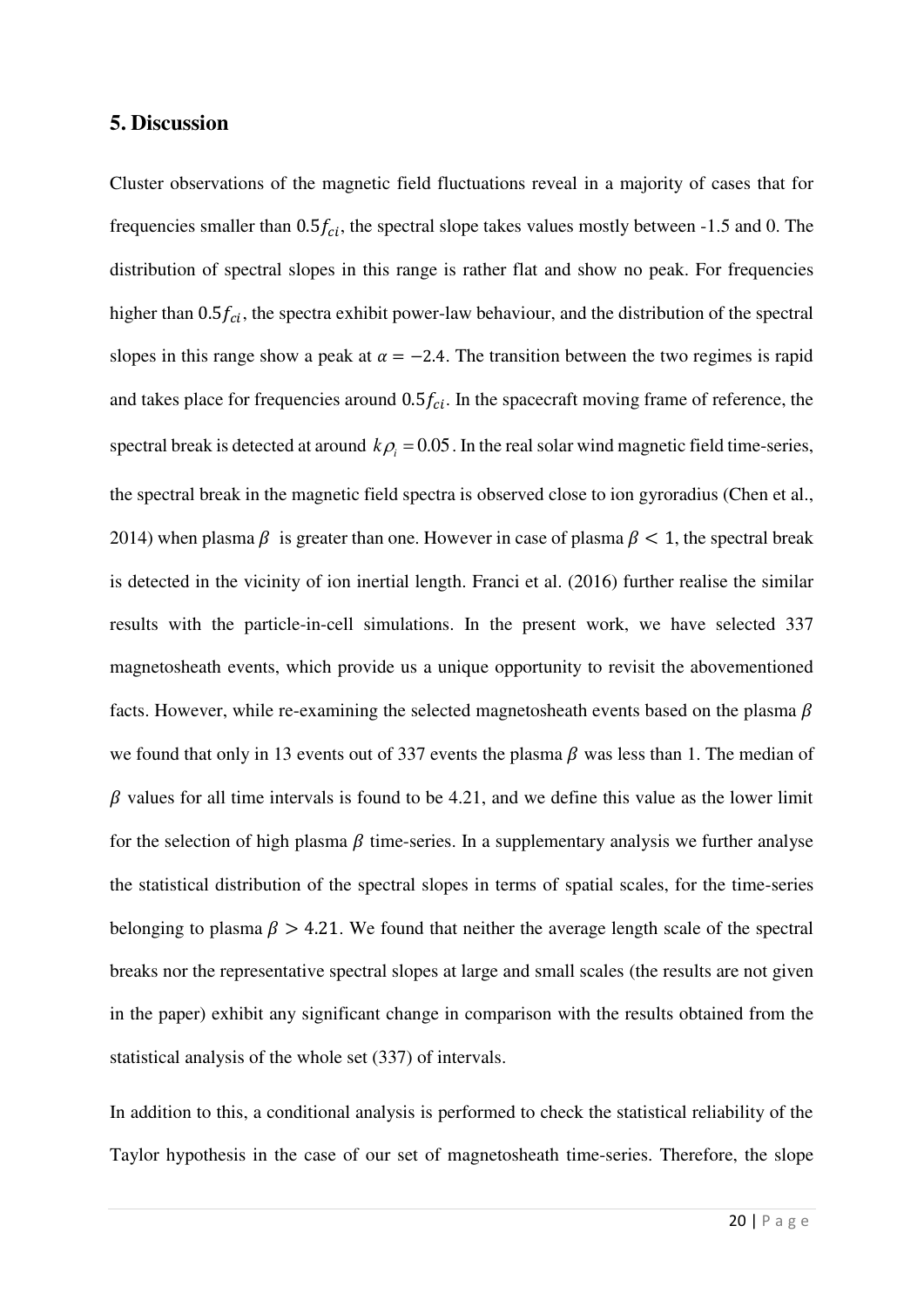statistics (scaling ranges and spectral exponents shown in Figs. 3 and 4) are further investigated for the magentosheath time intervals having  $V_{flow}$  < 150 km/s (111 events) and  $V_{flow}$  >  $219 \, \text{km/s}$  (112 events). We found (the results are not shown in the paper) that the basic statistical results (typical scaling ranges, place of spectral break and typical slope values) remain unchanged for the sets of events with different bulk flow velocities. Thus, we conclude that in most of the investigated intervals, the plasma flow is fast enough for evaluating the wave properties in spatial scales from the spacecraft observations.

One of the most important findings of the statistical study of our magnetosheath time-series is that we do not retrieve a significant occurrence of the Kolmogorov scaling as we observed in the solar wind spectra. The steepening in the energy spectra could be attributed to kinetic Alfvèn wave turbulence (Leamon et al., 1999; Sharma & Singh 2008; Dwivedi et al. 2012, 2013; Sharma & Modi 2013; Dwivedi et al., 2013). The absence of Kolmogorov scaling in most of the cases may question the very existence of the turbulent nonlinear cascade in the Earth's magnetosheath. One possible reason for not observing the inertial turbulent Cascade Range in the terrestrial magnetosheath spectra could be associated with the dynamics dominated by the energy of the wave activities (either ion cyclotron or mirror mode) over the low amplitude turbulent fluctuations (Kovacs et al. 2014). Another reason for the lack of a Kolmogorov scaling in the magnetosheath may be related to the amount of time the large scales have had to nonlinearly interact since the plasma passed through the bow shock (Hadid et al. 2015; Huang et al. 2017; Chhiber 2018). That is to say that the large-scales haven't had time to fully develop since the plasma was 'stirred up' by the shock.

Indeed at low frequencies,  $f < 0.2 f_{ci}$ , the distribution of  $\theta_{kB}$  has a maximum near to 90°. The compressibility factor is distributed between 0.1 and 0.9. Thus the fluctuations show no prevalence of compressive or transversal fluctuations. In the frequency range of  $0.2 \le f_{sc}/f_{ci} \le 2$ , the histograms of both, the propagation angle (Fig. 5) and compressibility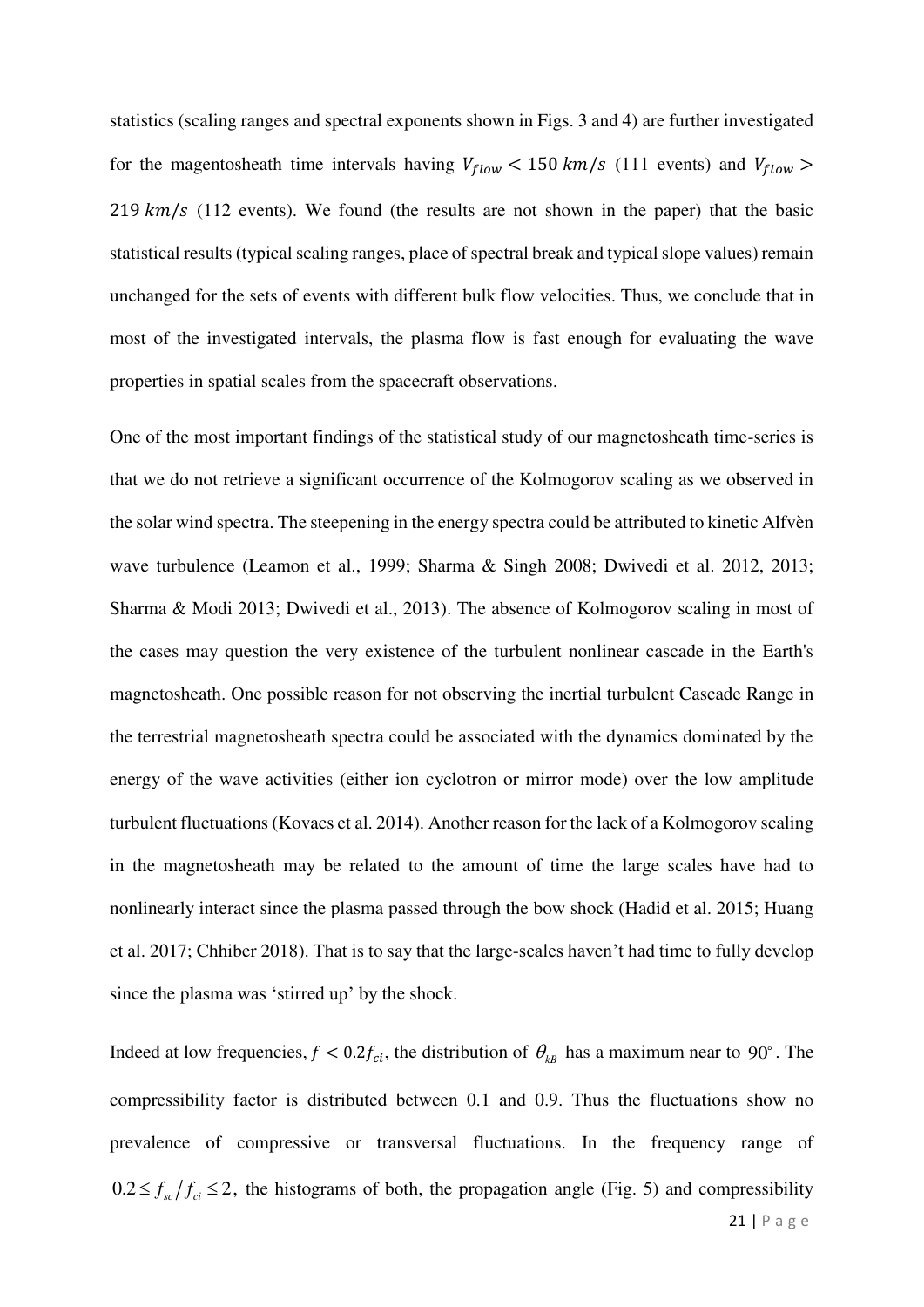(Fig. 6) show the occurrence of two different populations of wave modes. We suppose that the first population exhibits perpendicular propagation and intermediate compressibility, while the second population contains transversal waves with small propagation angle. The transversal and parallel propagating wave mode below the ion cyclotron frequency can suggest the turbulence is Alfvènic. The propagation of waves between  $2f_{ci}$  and  $10f_{ci}$ , is mostly perpendicular to the ambient magnetic field, while at frequencies higher than  $10 f_{ci}$  the waves are oblique to  $B_0$  with a wide distribution of propagation angles. The compressibility, on the other hand, shows rather uniform values in the range of about  $0.2 \le R_{\text{p}} \le 0.5$  which implies the isotropic distribution of wave energies. The simulation result reveals that KAW magnetic field spectrum has the spectral index of  $k^{-2.8}$  that is close to the observed spectral indices. We argue that at high frequencies, perpendicular Alfvèn waves (Sharma & Singh 2008) could contribute to the observed statistical fluctuations properties.

## **6. Conclusion**

In the present work, we investigate the turbulent dynamics of the magnetosheath plasma using spectral analysis of magnetic field fluctuations. Specifically, we analyse the relevant scales associated with changes in the spectral behaviour. The persistent detection of power-laws in the power spectra of magnetic field fluctuations and different scaling laws for the different range of frequencies/scales has been found. The statistical analysis of the spectra of 337 time-series evidences the existence of a spectral range with the most probable spectral exponent close to - 2.4 scaling of fully developed inertial range turbulence. The scaling range extends for about one decade both in the frequency and wavenumber domains at scales around the ion cyclotron frequency and ion gyroradius length. The theoretical model and simulated magnetic field spectra show that the nonlinear KAW can describe the nature of the small-scale turbulence.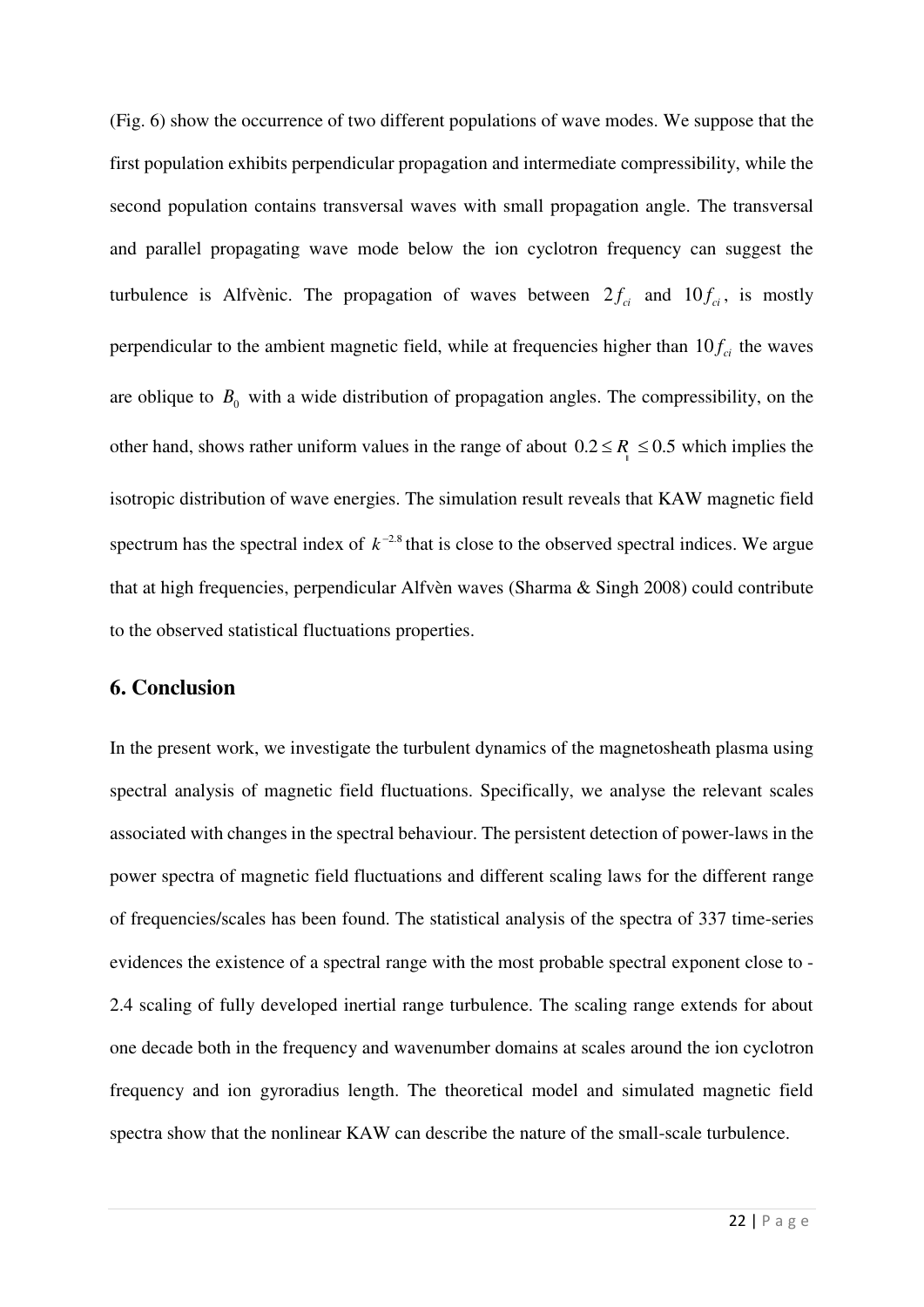#### *Acknowledgements*

*The authors would like to thank the entire members of Cluster fluxgate magnetometer team, and Cluster Science Archive for providing the data used in the present work. The magnetosheath data set was compiled in the frame of the STORM project (grant agreement No. 313038). The Austrian Science Foundation (FWF) (Project I2939- N27), Austrian Agency for International Cooperation in Education and Research Project No. IN 05/2018, and Austrian Academy of Sciences have supported this work. MLK acknowledges the support from the project S11606- N16 and partial support by the Ministry of Education and Science of Russian Federation (Grant No. RFMEFI61617X0084).* 

#### **References**

- Balogh, A., Carr, C. M., Acuna, M. H., Dunlop, M. W., Beek, T. J., Brown, P. et al.:
- Annales Geophys. 19, 1207 (2001).
- Bavassano Cattaneo, M. B., Moreno, G., Russo, G., Richardson, J. D.: J. Geophys. Res. 105, 23141-23152 (2000).
- Boldyrev, S., Horaites, K., Xia, Q., Perez, J. C.: Astrophys. J. 777, 41 (2013).
- Breuillard, H., Matteini, L., Argall, M. R., Sahraoui, F, Andriopoulou, M., Le Contel, O. et al.:

Astrophys. J. 859, 127 (2018).

- Bruno, R., Carbone, V: Living Rev. in Solar Phys. 2, 4 (2005).
- Carr, C., Brown, P., Alconcel, L. -N. et al.: User guide to the FGM measurements in the Cluster Active Archive, (2014).
- Chen, C.H.K., Leung, L., Boldyrev, S., Maruca, B.A., Bale, S.D.: Geophys. Res. Lett. 28, 41 (2014).
- Chhiber, R., Chasapis, A., Bandyopadhyay, R., Parashar, T. N., Matthaeus, W. H., Maruca, B. A., Moore, T. E., Burch, J. L., Torbert, R. B., Russelll, C. T., Le Contel, O. et al: J. Geophys. Res.: Space Phys. 123, 12 (2018).
- Décréau, P. M. E., Fergeau, P., Krannosels'kikh, V. et al.: Space Sci. Rev. 79, 157– 193 (1997).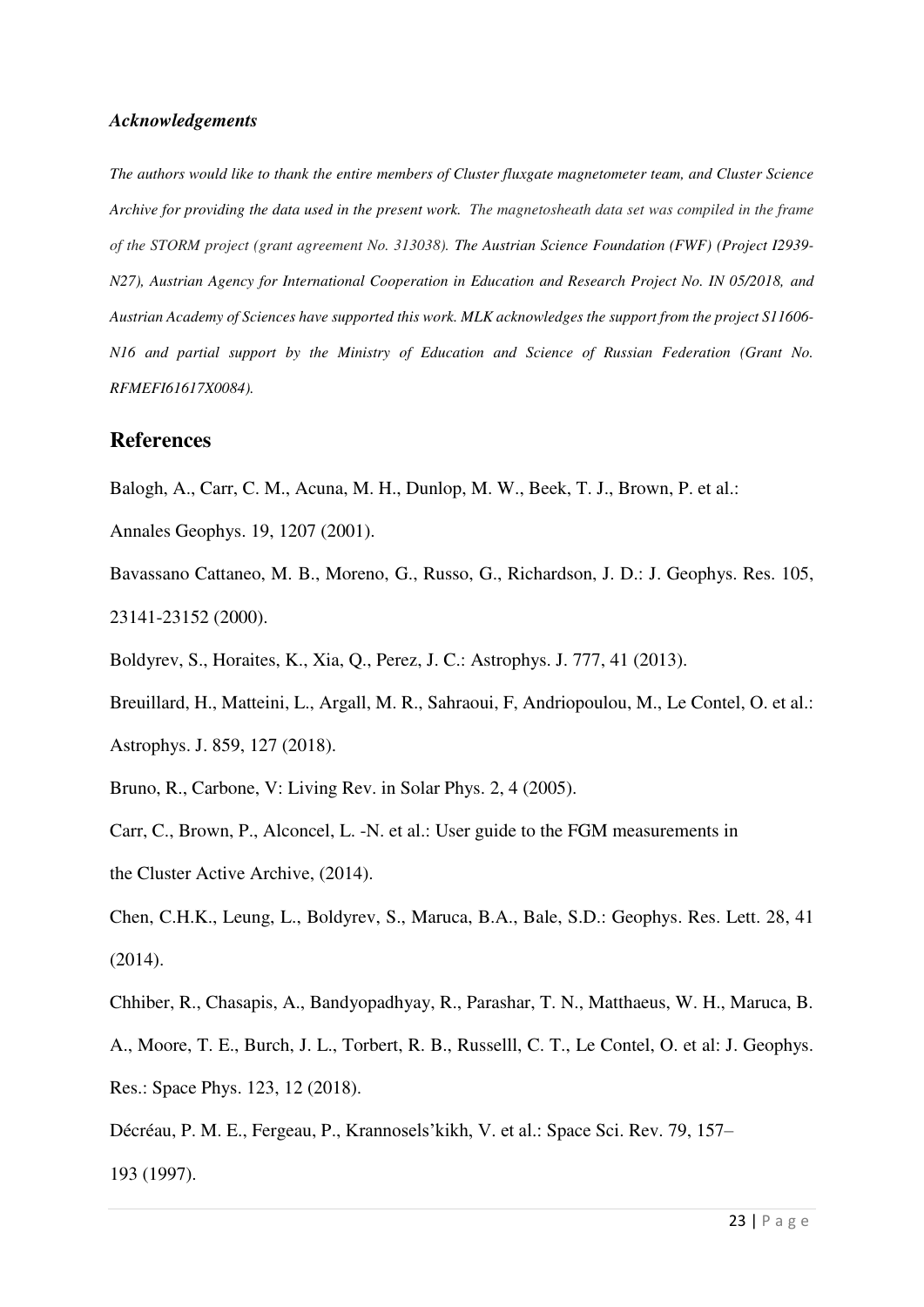- Dwivedi, N. K., Schmid, D., Narita, Y. et al.: Earth, Planets and Space 67, 137 (2015).
- Dwivedi, N. K., Sharma, R. P.: Phys. of Plasmas 20, 042308 (2013).
- Dwivedi, N. K., Batra, K., Sharma, R. P.: J. Geophys. Res. 117, A07201 (2012).
- Dwivedi, N. K., Sharma, R. P., Batra, K.: Astrophys. Space Sci. 343: 19-26 (2013).
- Franci, L., Landi, S., Matteini, L., Verdini, A., Hellinger, P.: Astrophys. J. 833, 91 (2016).
- Franci, L., Landi, S., Verdini, A., Matteini, L., Hellinger, P.: Astrophys. J. 853, 26 (2018).
- Gosling, J. T., Thomsen, M. F., Bame, S. J.: Geophys. Res. 94, 10011-10025 (1989).
- Groselj, D., Mallet, A., Loureiro, N. F., Jenko, F.: Phys. Rev. Lett. 120, 105101 (2018).
- Hadid, L. Z., Sahraoui, F., Kiyani, K. H., Retinò, A., Modolo, R., Canu, P., Masters, A.,
- Dougherty, M. K.: Astrophys. J. Lett. 813, L29 (2015).
- Huang, S. Y., Sahraoui, F., Deng, X. H., He, J. S., Yuan, Z. G., Zhou, M., Pang, Y., Fu, H. S.: Astrophys. J. Lett. 836, L10 (2017).
- Huang, S. Y., Hadid, L. Z., Sahraoui, F., Yuan, Z. G., Deng, X. H.: Astrophys. J. Lett. 836, L10 (2017).
- Kairmabadi, H., Roytershteyn, V., Wan, M. et al.: Phys. of Plasmas 20, 012303 (2013).
- Kumar, S., Sharma, R. P., Singh, H. D.: Phys. of Plasmas 16, 072903 (2009).
- Kovacs, P., Facsko, G., Dandouras, I.: Planetary and Space Science 92, 24 (2014).
- Leamon, R. J., Smith, C. W., Ness, N. F. et al.: J. Geophys. Res. 104, 22331 (1999).
- Matteini, L., Alexandrova, O., Chen, C. H. K., Lacombe, C: MNRAS 466, 945-951 (2016).
- McPherron, R. L., Russel, C. T., Coleman, P. J.: Space Sci. Rev. 13, 411 (1972).
- Remé, H., Aoustin, C., Bosqued, J. M., Dandouras, I. et al.: Ann. Geophys. 19,
- 1303 (2001).
- Sharma, R. P., Modi, K. V.: Phys. of Plasmas 20, 08230 (2013).
- Sharma, R. P., Malik, M.: Astron. Astrophys. 457, 675 (2006).
- Sharma, R. P., Singh, H. D.: J. Astrophys. Astr. 29, 239 (2008).
- Shukla, P. K., Stenflo, L.: Phys. Plasmas 6, 4120–4122 (1999).